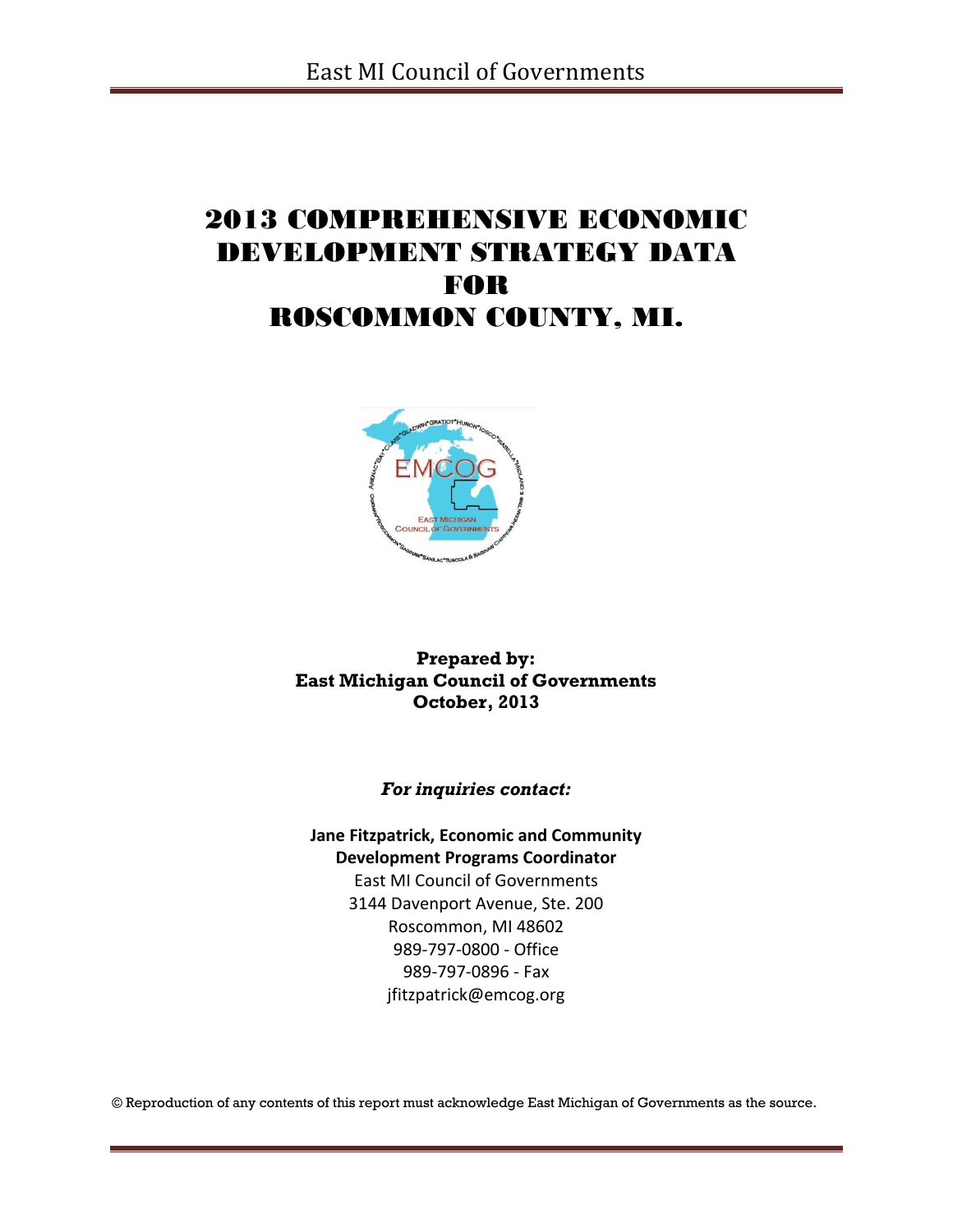# East MI Council of Governments

# *TABLE OF CONTENTS 2013 CEDS DATA FOR ROSCOMMON COUNTY*

| Page |
|------|
|      |
|      |
|      |
| 16   |
| 17   |
|      |

## *LIST OF TABLES*

|          |                                                                           | Page           |
|----------|---------------------------------------------------------------------------|----------------|
| Table 1  |                                                                           | 1              |
| Table 2  |                                                                           | 2              |
| Table 3  |                                                                           | $\overline{2}$ |
| Table 4  |                                                                           | 3              |
| Table 5  |                                                                           | $\overline{4}$ |
| Table 6  |                                                                           | 5              |
| Table 7  |                                                                           | 5              |
| Table 8  |                                                                           | 6              |
| Table 9  |                                                                           | 7              |
| Table 10 |                                                                           | $\overline{7}$ |
| Table 11 |                                                                           | 8              |
| Table 12 |                                                                           | 9              |
| Table 13 |                                                                           | 9              |
| Table 14 |                                                                           | 9              |
| Table 15 |                                                                           | 10             |
| Table 16 |                                                                           | 10             |
| Table 17 |                                                                           | 11             |
| Table 18 |                                                                           | 11             |
| Table 19 |                                                                           | 12             |
| Table 20 |                                                                           | 12             |
| Table 21 | Job Impact of Establishment Expansions & Contractions 2006 - 2009         | 13             |
| Table 22 | Jobs Impacted By Establishments Moving In & Out of the Region 2006 - 2009 | 13             |
| Table 23 |                                                                           | 14             |
| Table 24 |                                                                           | 14             |
| Table 25 |                                                                           | 14             |
| Table 26 |                                                                           | 15             |
| Table 27 |                                                                           | 15             |
| Table 28 |                                                                           | 15             |
| Table 29 |                                                                           | 15             |
| Table 30 |                                                                           | 16             |
| Table 31 |                                                                           | 17             |
| Table 32 | Education Attainment of Population 25 And Older 2000 - 2011               | 17             |
| Table 33 |                                                                           | 18             |
| Table 34 |                                                                           | 18             |
| Table 35 |                                                                           | 19             |
| Table 36 |                                                                           | 19             |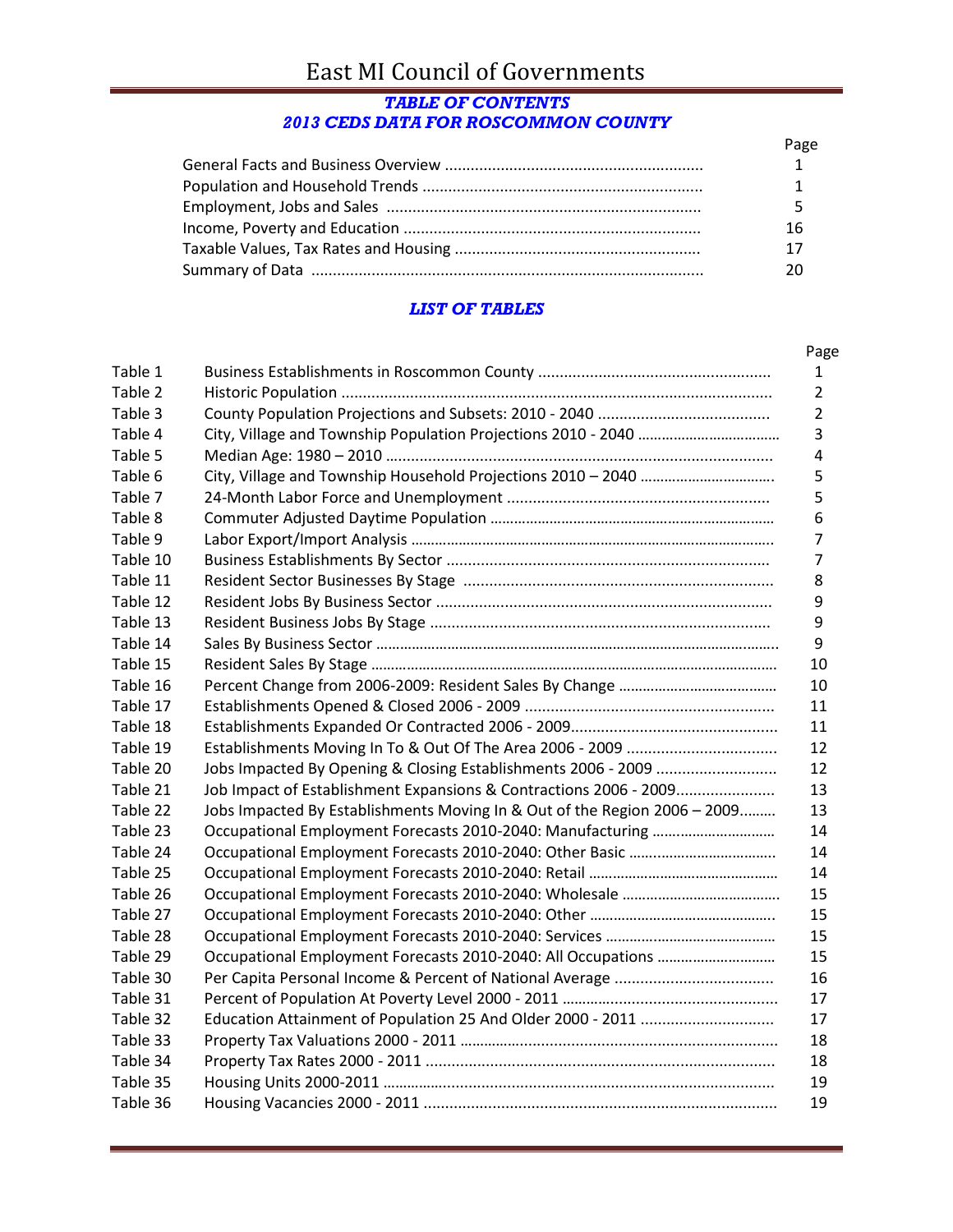#### **General Facts About Roscommon County**

County Seat: Village of Roscommon Land Area: 521.4 square miles Local Governments:1 village; 11 townships 2010 Population: 24,449 Population Density: 46.9 persons per square mile Median Age: 50.8

| Table 1: Business Establishments In Roscommon County <sup>1</sup> |                                                      |                    |                      |                    |       |         |  |  |  |
|-------------------------------------------------------------------|------------------------------------------------------|--------------------|----------------------|--------------------|-------|---------|--|--|--|
| <b>Type of Establishment</b>                                      | <b>Self</b><br><b>Employed</b><br>& Stage 1<br>(1-9) | Stage 2<br>(10-99) | Stage 3<br>(100-499) | Stage 4<br>(500 +) | Total | Percent |  |  |  |
| Natural Resource & Mining                                         | 2                                                    | 2                  |                      |                    | 3     | 0.7%    |  |  |  |
| Construction                                                      | 77                                                   | 3                  |                      |                    | 80    | 14.2%   |  |  |  |
| Manufacturing                                                     | 12                                                   | 1                  | 1                    |                    | 14    | 2.5%    |  |  |  |
| Trade, Transportation,                                            |                                                      |                    |                      |                    |       |         |  |  |  |
| <b>Utilities</b>                                                  | 111                                                  | 31                 | $\overline{2}$       |                    | 144   | 25.6%   |  |  |  |
| Information                                                       | 6                                                    | 1                  |                      |                    |       | 1.2%    |  |  |  |
| <b>Financial Activities</b>                                       | 50                                                   | 3                  |                      |                    | 53    | 9.4%    |  |  |  |
| <b>Professional and Business</b>                                  |                                                      |                    |                      |                    |       |         |  |  |  |
| <b>Services</b>                                                   | 42                                                   | 3                  |                      |                    | 45    | 8.0%    |  |  |  |
| <b>Educational &amp; Health Services</b>                          | 33                                                   | 14                 |                      |                    | 47    | 8.3%    |  |  |  |
| Leisure & Hospitality                                             | 45                                                   | 29                 | 1                    |                    | 89    | 15.8%   |  |  |  |
| Public Adm. & Other Services                                      | 76                                                   | 4                  |                      |                    | 80    | 14.2 %  |  |  |  |
| Total                                                             | 468                                                  | 91                 | 4                    |                    | 563   |         |  |  |  |

## Source: Compiled by EMCOG from U.S. Census Selected Statistics by Economic Sector, based on 2011 County Business Patterns

#### **POPULATION TRENDS**

Past, present and future growth patterns are a driving force and indicator of the future health and sustainability of a region. They help to define existing problems along with available socioeconomic resources and represent the current and future demands for those available resources. The sustainability of a region is dependent on how well the region meets the future needs of its residents. Future needs depend on a myriad of things including changes in population and households (both numbers and the details of those numbers) combined with existing development patterns and policy choices.

Table 2 presents a population history of Roscommon County. Between 1980 and 2000 the County experienced a very significant 55.5% population increase from 16,374 persons in 1980 to 25,469 persons in 2000. The County's population growth was much greater than the experience of both the EMCOG Region and the State of Michigan and was the highest growth rate within the EMCOG Region. The 2010 U.S. Census results show that Roscommon County reversed the trend and experienced a population loss of -4.0% since 2000 resulting in a population of 24,449.

<sup>&</sup>lt;sup>1</sup> The County Business Data in Table 1 is lower than the same type of data in Tables 8 and 9 due to the different sources for the data:Table 1 data is based upon ES-202 filings as compiled by the Bureau of Labor Statistics; Tables 8 and 9 data are based upon National Establishment Time-Series [NETS] as compiled by Walls and Associates using Dun & Bradstreet's Market identifier files. The NETS data includes businesses and jobs that the ES-202 data does not capture such as many smaller businesses and part time proprietors and jobs. Further information on the differences in the two data sources can be found at <http://youreconomy.org/pages/insights.lasso#insights-NETS%20versus%20ES-202>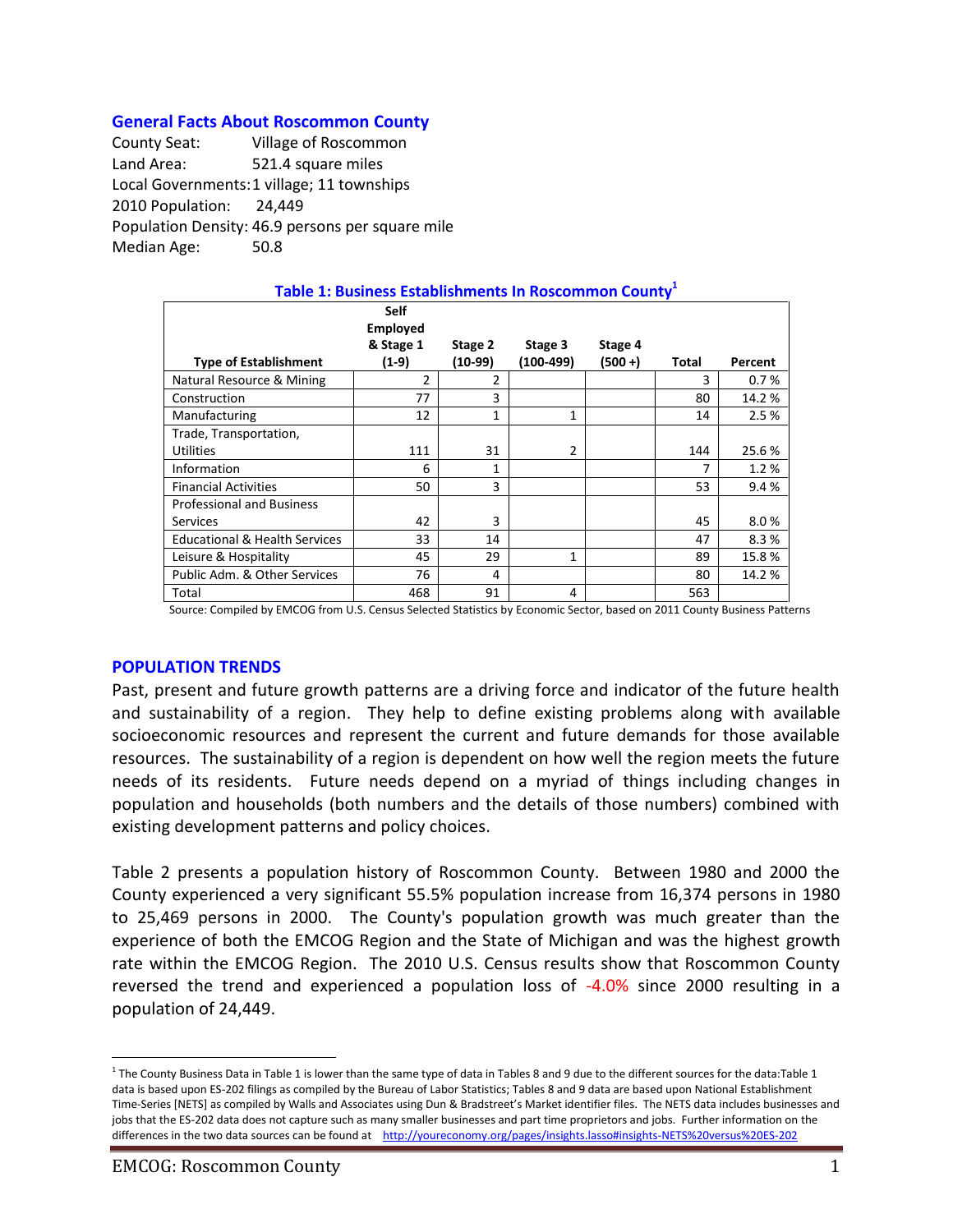| <b>Jurisdiction</b>     | <b>Census</b><br>1980 | <b>Census</b><br>1990 | <b>Census</b><br>2000 | <b>Census</b><br>2010 | % Change<br>1980 - 2000 | % Change<br>2000 - 2010 |
|-------------------------|-----------------------|-----------------------|-----------------------|-----------------------|-------------------------|-------------------------|
| <b>Roscommon County</b> | 16.374                | 19.776                | 25.469                | 24.449                | 55.5%                   | $-4.0%$                 |
| State                   | 9,262,078             | 9.295.297             | 9.938.823             | 9,883,640             | 7.3%                    | $-0.6%$                 |
| <b>EMCOG Region</b>     | 769.929               | 753,723               | 796,598               | 780,869               | 3.5%                    | $-2.0\%$                |

#### **Table 2: Historic Population**

Source: Compiled by EMCOG from U. S. Census

Table 3 presents population estimates for Roscommon County through the year 2040. These population estimates are based on a combination of average growth trends over the last four Decennial Censuses (1980, 1990, 2000 and 2010) and population estimates provided by the Michigan Department of Transportation.<sup>2</sup>

The average annual growth rate from 2010 to 2040 is shown on the right side of the table. Based on the population estimates Roscommon County will experience a modest decrease in population from the year 2010 to 2040 of -0.04% per year.

What is interesting to note in Table 3 are the Population subsets that make up the projections. In Roscommon County there is a projected population decline of -4,861 from the "Natural Increase" subset (births and deaths) and the "Domestic Migration Age 65 and Older" subsets. These losses are nearly offset by the projected growth in the "International Migration" and "Domestic Migration Under the Age of 65" population subsets into the County. The population changes in Roscommon County regarding overall growth as well as the population subset changes are very similar to the EMCOG Region as a whole.

|                                |                                    |                                  |                                |                                  | <u> Fabie 3: Population Projections: 2010 - 2040</u> |                                |                                       |
|--------------------------------|------------------------------------|----------------------------------|--------------------------------|----------------------------------|------------------------------------------------------|--------------------------------|---------------------------------------|
| <b>Jurisdiction</b>            | <b>Census</b><br>2010<br>(1,000's) | <b>MDOT</b><br>2020<br>(1,000's) | <b>MDOT</b><br>2030<br>1,000's | <b>MDOT</b><br>2040<br>(1,000's) | Change<br>2010-2040<br>(1,000's)                     | Percent<br>Change<br>2010-2040 | Annual<br>Growth<br>Rate<br>2010-2040 |
| <b>Roscommon</b>               |                                    |                                  |                                |                                  |                                                      |                                |                                       |
| <b>County</b>                  | 24.7                               | 24.6                             | 24.9                           | 24.4                             | $-0.3$                                               | $-1.1%$                        | $-0.04%$                              |
| <b>Population Subsets</b>      |                                    |                                  |                                |                                  |                                                      |                                |                                       |
| Natural Increase               |                                    | $-1.5$                           | $-1.3$                         | $-1.4$                           | $-4.1$                                               |                                |                                       |
| International Migration        |                                    | 0.01                             | 0.01                           | 0.01                             | 0.03                                                 |                                |                                       |
| Domestic Migration 65+         |                                    | $-0.3$                           | $-0.2$                         | $-0.2$                           | $-0.7$                                               |                                |                                       |
| Domestic Migration Under 65    |                                    | 1.7                              | 1.7                            | 1.1                              | 4.6                                                  |                                |                                       |
| <b>EMCOG</b>                   | 780.8                              | 774.0                            | 766.1                          | 773.7                            | $-7.1$                                               | $-0.9%$                        | $-0.03%$                              |
| <b>Population Subsets</b>      |                                    |                                  |                                |                                  |                                                      |                                |                                       |
| Natural Increase               |                                    | 5.9                              | $-3.4$                         | $-16.0$                          | $-13.5$                                              |                                |                                       |
| <b>International Migration</b> |                                    | 5.6                              | 7.0                            | 8.6                              | 21.2                                                 |                                |                                       |
| Domestic Migration 65+         |                                    | $-0.2$                           | .06                            | 0.9                              | 0.8                                                  |                                |                                       |
| Domestic Migration Under 65    |                                    | $-21.6$                          | $-.05$                         | 6.1                              | $-15.6$                                              |                                |                                       |

# **Table 3: Population Projections: 2010 - 2040**

Source: Compiled by EMCOG from Michigan Department of Transportation Planning

 $^{2}$  The population numbers are shown in 1,000s for ease of reading the table.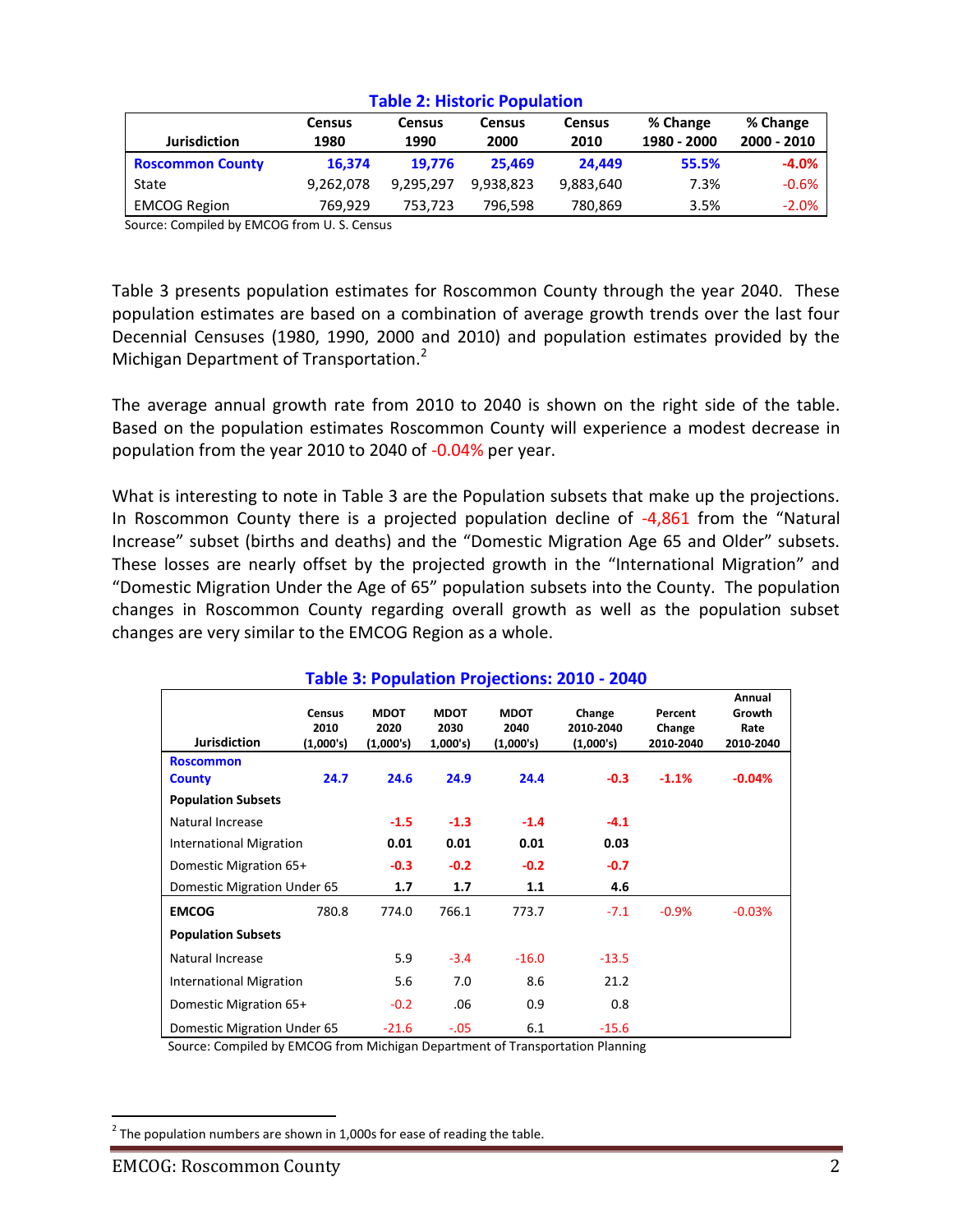Table 4 provides further detail of population forecasts for each city/village/township within Roscommon County. The percent changes in population from 2010 to 2020 and from 2020 to 2040 are shown on the right side of the table. Based on population estimates over half of the townships in Roscommon County as well as the Village of Roscommon will experience a decrease in population from the 2010 Census to 2020 ranging from a -0.3% (Denton Township) to -2.2% (Lake Township). In contrast Nestor Township is forecast to grow by 5.5%. The overall growth rate for the County is estimated to be the 0%. During 2020 to 2040 the population for the majority of townships is estimated to decrease by as much as -5.5% (Lake Township). The exceptions are Nester Township and Roscommon Township which are estimated to grow in population by 9.4% and 4.1% respectively.

NOTE: for the purpose of transportation planning the population forecasts as provided by MDOT were done by Traffic Analysis Zone (TAZ) within Roscommon County. A TAZ boundary may include a city or village as well as a township. The Village of Roscommon was embedded within a larger TAZ in the MDOT forecasts. EMCOG prepared forecasts for this village based on their 2010 Census population and using the same growth assumptions that were used by MDOT for the TAZ in which they are located. The resulting balance of the affected TAZ was adjusted accordingly in the following table.

|                         |               |             |             | <b>Percent</b> | <b>Percent</b> |
|-------------------------|---------------|-------------|-------------|----------------|----------------|
|                         | <b>Census</b> | <b>MDOT</b> | <b>MDOT</b> | <b>Change</b>  | <b>Change</b>  |
| <b>Local Unit</b>       | 2010          | 2020        | 2040        | 2010-2020      | 2020-2040      |
| Au Sable Township       | 255           | 250         | 238         | $-1.9%$        | $-4.9%$        |
| <b>Backus Township</b>  | 330           | 328         | 320         | $-0.7%$        | $-2.4%$        |
| Denton Township         | 5,557         | 5,541       | 5,457       | $-0.3%$        | $-1.5%$        |
| Gerrish Township        | 2,993         | 3,004       | 2,998       | 0.4%           | $-0.2%$        |
| Higgins Township        | 857           | 849         | 826         | $-0.9%$        | $-2.8%$        |
| Lake Township           | 1,215         | 1,188       | 1,123       | $-2.2%$        | $-5.5%$        |
| Lyon Township           | 1,370         | 1,358       | 1,320       | $-0.9%$        | $-2.8%$        |
| Markey Township         | 2,360         | 2,369       | 2,364       | 0.4%           | $-0.2%$        |
| Nester Township         | 295           | 311         | 340         | 5.5%           | 9.4%           |
| Richfield Township      | 3,731         | 3,651       | 3,457       | $-2.1%$        | $-5.3%$        |
| Roscommon               |               |             |             |                |                |
| Township                | 4,411         | 4,524       | 4,708       | 2.6%           | 4.1%           |
| Roscommon Village       | 1,075         | 1,065       | 1,035       | $-0.9%$        | $-2.8%$        |
| <b>Roscommon County</b> | 24,449        | 24,438      | 24,186      | 0.0%           | $-1.0%$        |

### **Table 4: Roscommon County, City, Village and Township Population Projections: 2010-2040**

 Source: Compiled by EMCOG from Michigan Department of Transportation Planning MDOT Source: Institute for Research, Employment and the Economy, University of Michigan

Another element of population trends is the age of the population as it directly impacts availability of a workforce and the experience of the workforce and types of both public and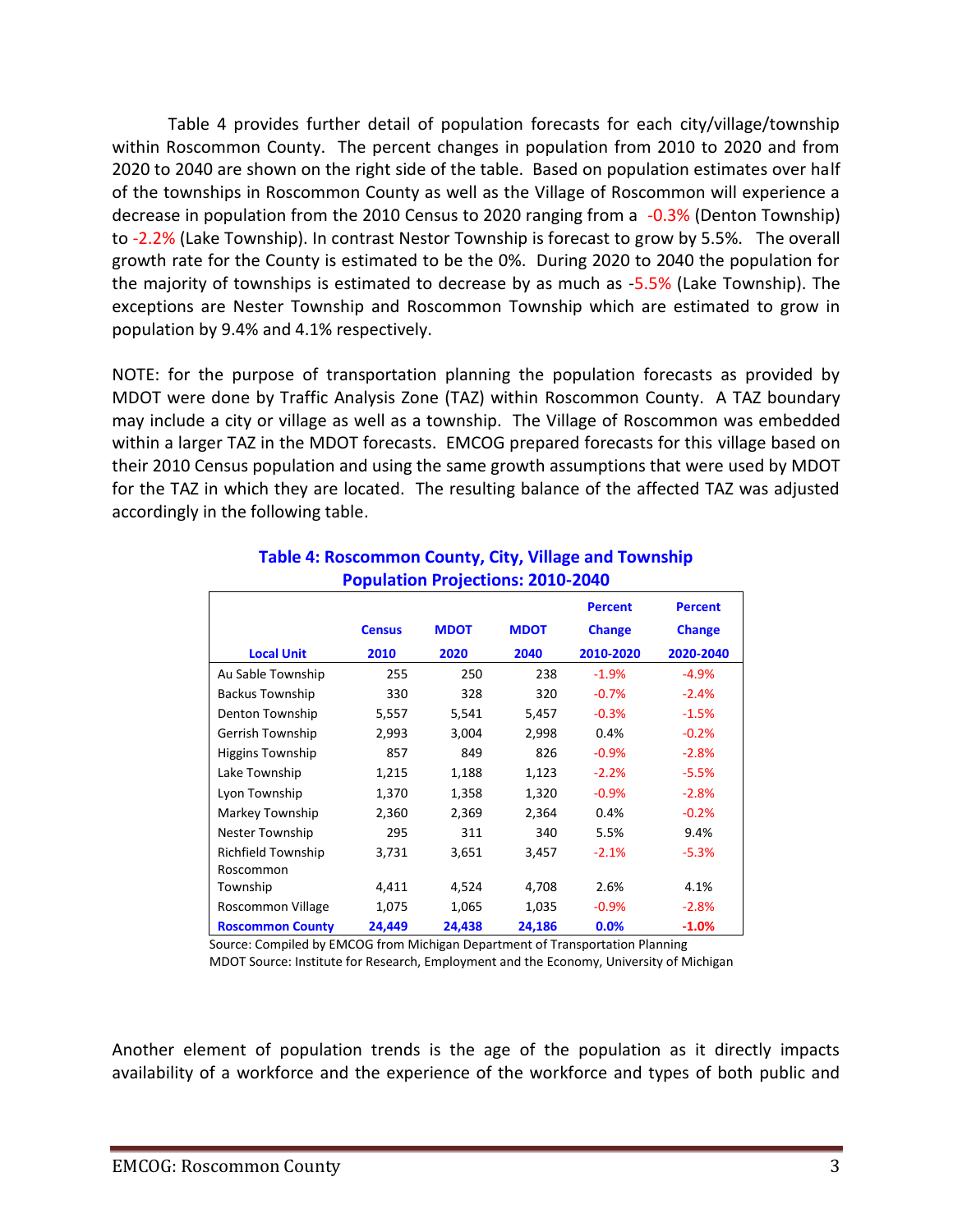private services needed by the population. Table 5 identifies the median age<sup>3</sup> for Roscommon County for 4 decennial censuses (1980, 1990, 2000 and 2010).

| <b>Table 5: Median Age 1980 - 2010</b> |                |                       |                |                       |                                  |                                  |  |  |
|----------------------------------------|----------------|-----------------------|----------------|-----------------------|----------------------------------|----------------------------------|--|--|
| <b>Jurisdiction</b>                    | Census<br>1980 | <b>Census</b><br>1990 | Census<br>2000 | <b>Census</b><br>2010 | Percent<br>Change<br>1980 - 2000 | Percent<br>Change<br>2000 - 2010 |  |  |
| <b>Roscommon County</b>                | 40.7           | 44.9                  | 47.2           | 53.3                  | 16.0%                            | 12.9%                            |  |  |
| <b>EMCOG Region</b>                    | 28.8           | 33.2                  | 37.2           | 39.7                  | 29.2%                            | 6.7%                             |  |  |

Source: Median Age per County: Compiled by EMCOG from U.S. Census

Source: Median Age per Region: calculated weighted average median age based on county Census population as compiled by EMCOG

Table 6 presents household (HH) estimates for the cities, villages and townships within Roscommon County through the year 2040. From 2010 to 2020 the number of households is projected to decrease by a slight -0.3% countywide compared to a 0% population change indicating no shift in household size. Nester Township and Roscommon Township are estimated to have an increase in households, consistent with the respective population forecasts. For 2020 to 2040 nearly all local units in the County are estimated to experience a further decrease in the number of households of -6.3% countywide, the only exception being Nester Township.

As noted earlier these estimates along with the population estimates in Tables 4 as well as the household estimates in Table 6 were developed by MDOT for transportation planning purposes and therefore were done by Traffic Analysis Zone (TAZ) within Roscommon County. A TAZ boundary may include a city or village as well as a township. The Village of Roscommon was embedded within a larger TAZ in the MDOT forecasts. EMCOG prepared forecasts for the village based on their 2010 Census households and using the same growth assumptions that were used by MDOT for the TAZ in which it is located. The resulting balance of the affected TAZ was adjusted accordingly in the following table.

<sup>3</sup> The mid-point or the age at which 50% of the population is younger and 50% is older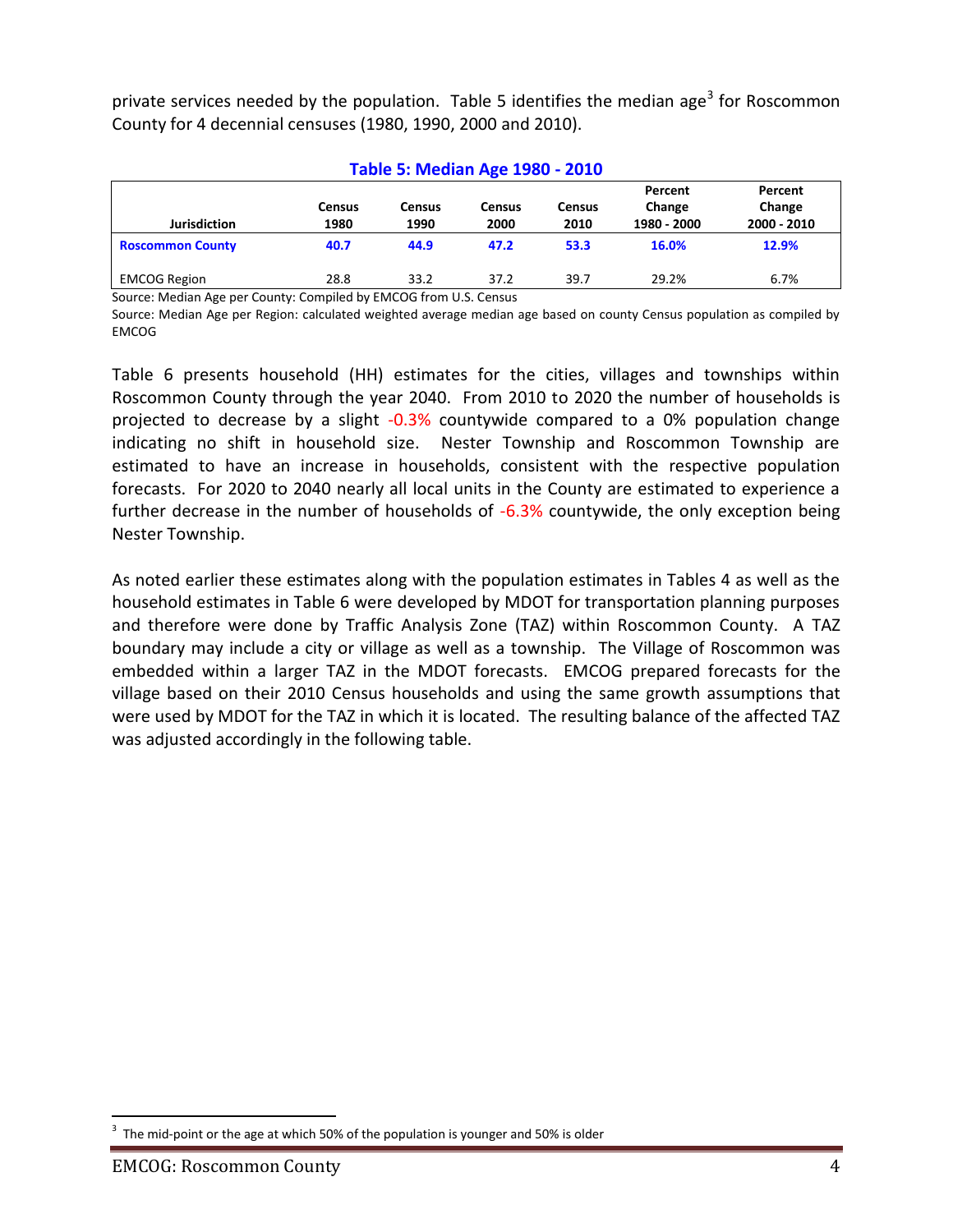|                         |           |        |        | <b>Percent</b> | <b>Percent</b> |
|-------------------------|-----------|--------|--------|----------------|----------------|
|                         | <b>HH</b> | HH.    | HН     | <b>Change</b>  | <b>Change</b>  |
| <b>Local Unit</b>       | 2010      | 2020   | 2040   | 2010-2020      | 2020-2040      |
| Au Sable Township       | 113       | 111    | 101    | $-1.7%$        | $-9.0%$        |
| <b>Backus Township</b>  | 148       | 147    | 136    | $-1.0%$        | $-7.5%$        |
| Denton Township         | 2,702     | 2,683  | 2,495  | $-0.7%$        | $-7.0%$        |
| Gerrish Township        | 1,381     | 1,377  | 1,292  | $-0.3%$        | $-6.1%$        |
| <b>Higgins Township</b> | 376       | 372    | 343    | $-1.1%$        | $-7.8%$        |
| Lake Township           | 621       | 609    | 552    | $-1.9%$        | $-9.4%$        |
| Lyon Township           | 672       | 665    | 613    | $-1.1%$        | $-7.8%$        |
| Markey Township         | 1,146     | 1,143  | 1,072  | $-0.3%$        | $-6.1%$        |
| Nester Township         | 143       | 151    | 158    | 5.5%           | 4.9%           |
| Richfield Township      | 1,776     | 1,743  | 1,581  | $-1.8%$        | $-9.3%$        |
| Roscommon               |           |        |        |                |                |
| Township                | 1,932     | 1,975  | 1,950  | 2.2%           | $-1.2%$        |
| Village of              |           |        |        |                |                |
| Roscommon               | 423       | 418    | 386    | $-1.1%$        | $-7.8%$        |
| <b>Roscommon County</b> | 11,433    | 11,393 | 10,680 | $-0.3%$        | $-6.3%$        |

# **Table 6: Roscommon County City, Village and Township Household Projections: 2010-2040**

Source: Compiled by EMCOG from Michigan Department of Transportation Planning:

MDOT Source: Institute for Research, Employment and the Economy, University of Michigan.

### **EMPLOYMENT, JOBS AND SALES**

Economic activity and sustainability is reflected to a large degree by the number and types of jobs available. Labor force data indicate the extent to which people are able to find jobs, the rate at which they are dropping out of the labor force, and the percent of people unable to find work. "Labor Force" consists of those employed and those without a job but actively looking for one (unemployed). Those who are without a job and not looking for one and are no longer receiving unemployment compensation and services are not considered a part of the labor force.

Table 7 shows the 24-month average labor force and unemployment data for Roscommon County and the EMCOG Region, along with the State and National data, for the years 2011 and 2012. The County's unemployment rate of 10.8% is higher than the National, the State and EMCOG rates.

| <u> TADIC 7. Z4-IVIUIIIII LADUL FUILE ANU UNEMPIOVIMENT</u> |                          |                       |                         |                                              |  |  |  |  |
|-------------------------------------------------------------|--------------------------|-----------------------|-------------------------|----------------------------------------------|--|--|--|--|
| <b>Jurisdiction</b>                                         | <b>Total Labor Force</b> | <b>Total Employed</b> | <b>Total Unemployed</b> | 24 Month Average<br><b>Unemployment Rate</b> |  |  |  |  |
| <b>Roscommon County</b>                                     | 9.456                    | 8.436                 | 1,020                   | 10.8%                                        |  |  |  |  |
| National                                                    | 154,329,000              | 141,769,500           | 12,559,500              | 8.1%                                         |  |  |  |  |
| State                                                       | 4,650,500                | 4,249,000             | 402,000                 | 8.6%                                         |  |  |  |  |
| <b>EMCOG Region</b>                                         | 356,608                  | 309,295               | 29,627                  | 8.3%                                         |  |  |  |  |

#### **Table 7: 24-Month Labor Force and Unemployment**

Source: Compiled by EMCOG from Mich. Department of Labor Market Information 2011-2012, Data Explorer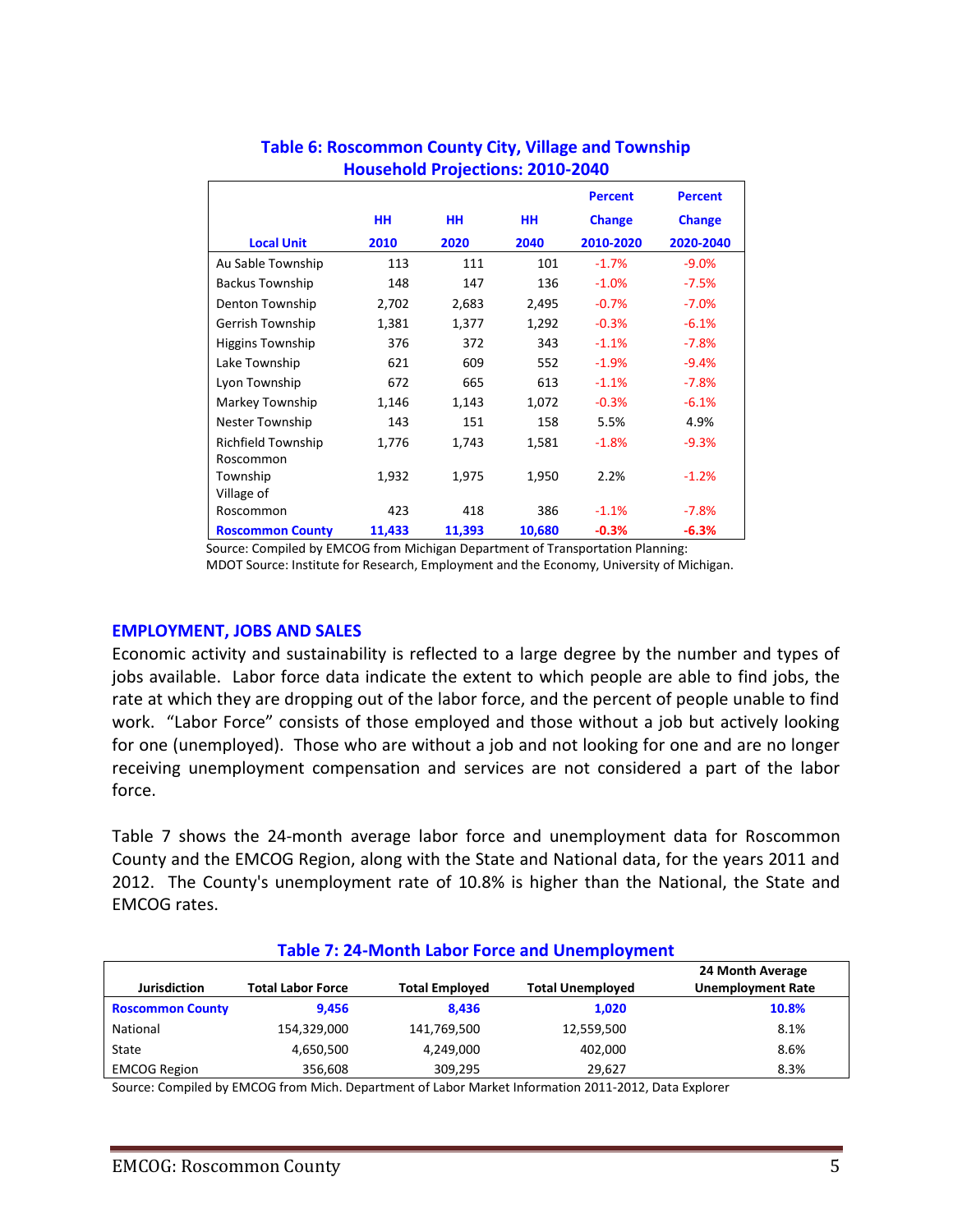The Roscommon County unemployment rate of 10.8% is lower than the County's 2010-2011 rate of 11.8%. The unemployment rate is a mathematical calculation of dividing the number of unemployed (those people within the system of looking for work) by the labor force. As noted above, those who are without a job and are no longer in the system for receipt of unemployment and services are not included in the calculation of the unemployment rate. Since 2010-2011 both the labor force and the number of unemployed has decreased disproportionately to the decrease in the number of employed. There can be several reasons for the decreased labor force and decreased number of unemployed ranging from an out migration of workers to other areas of Michigan and the Nation for jobs to dropping out of the system as unemployment benefits end.

The following two tables show the working population in Roscommon County and where they work in relation to where they live.

Table 8 shows the impact of workers commuting into and out of Roscommon County has on the daytime population. The 7,361 workers (defined as the amount of the resident population age 16 and older who were employed either full time or part time) who live within Roscommon County (regardless of the location of their employment) is compared to the 7,069 people who work within Roscommon County to derive an estimated daytime population. The result is that Roscommon County's resident population decreases by -1.2% when factoring in workers who commute to work from inside and outside of the county.

| <b>ROSCOMMON COUNTY</b>                                                                                                                                                     |                                                                           |                                                                      |                                                                                 |                                                                                        |                                                                                    |                                                                                                         |
|-----------------------------------------------------------------------------------------------------------------------------------------------------------------------------|---------------------------------------------------------------------------|----------------------------------------------------------------------|---------------------------------------------------------------------------------|----------------------------------------------------------------------------------------|------------------------------------------------------------------------------------|---------------------------------------------------------------------------------------------------------|
| <b>County/MCD</b><br>(a)                                                                                                                                                    | <b>Total</b><br><b>County/MCD</b><br><b>Resident</b><br><b>Population</b> | <b>Total</b><br><b>Workers</b><br>Living in The<br><b>County/MCD</b> | <b>Total</b><br><b>Workers</b><br><b>Working in</b><br>the<br><b>County/MCD</b> | <b>Estimated</b><br><b>Daytime</b><br><b>Population</b><br>In the<br><b>County/MCD</b> | <b>Daytime</b><br><b>Population</b><br><b>Change Due</b><br>to<br><b>Commuting</b> | <b>Percent of</b><br><b>Daytime</b><br><b>Population</b><br><b>Change Due</b><br>to<br><b>Commuting</b> |
| Roscommon<br>County                                                                                                                                                         | 24,932                                                                    | 7,361                                                                | 7,069                                                                           | 24,640                                                                                 | $-292$                                                                             | $-1.2%$                                                                                                 |
| (a) MCD or Minor Civil Divisions are local unit of government with either 2,500 workers living in or 2,500 workers<br>working in. There are no MCDs within Roscommon County |                                                                           |                                                                      |                                                                                 |                                                                                        |                                                                                    |                                                                                                         |

# **Table 8: Commuter Adjusted Daytime Population Roscommon County**

Source: Compiled by EMCOG from U.S. 2006-2010 Census Bureau American Community Survey 5 Year Estimates

Table 9 computes the Employment/Resident ratio by comparing the number of workers who both live and work within Roscommon County to the number of workers employed within the County. As shown below, there are fewer workers employed in Roscommon County (7,069) than total workers who reside in Roscommon County (7,361). Of the 7,361 working population living in the county, 5,072 actually work in the county. This equates to 68.9% of the workforce employed in Roscommon County. This is reflected in the countywide Employment/Resident ratio of 0.96 which indicates that Roscommon County exports a very small number of workers living within the county to other counties.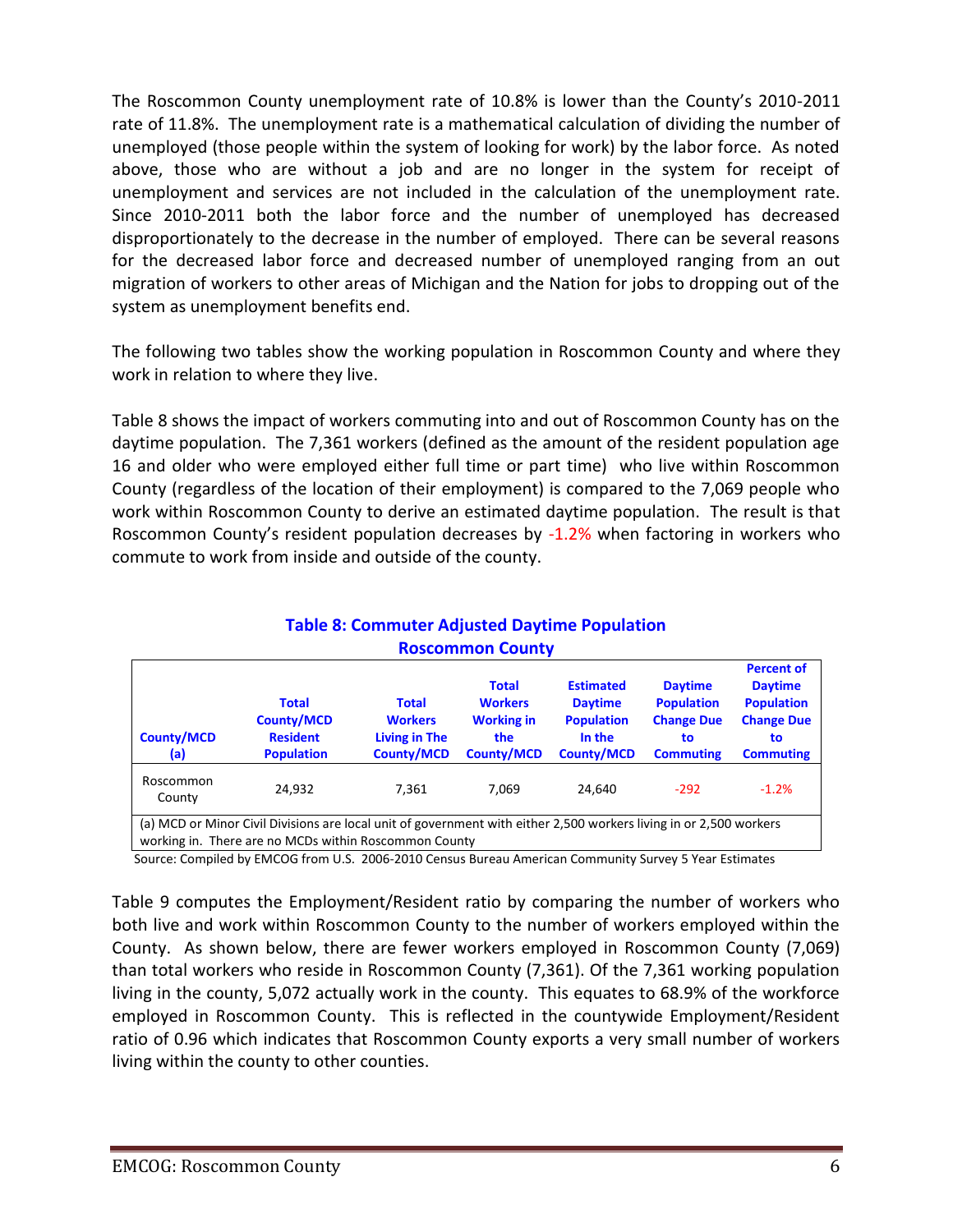| <b>County/MCD</b><br>(a)                                                                                                                                                    | <b>Total</b><br><b>Workers</b><br><b>Working</b><br>in the<br><b>County/MCD</b> | <b>Total</b><br><b>Workers</b><br>Living in The<br><b>County/MCD</b> | <b>Workers</b><br><b>Who Both</b><br>Live and<br><b>Work in the</b><br><b>County/MCD</b> | <b>Percent of</b><br><b>Workers</b><br><b>Who Both</b><br>Live and<br>Work in the<br><b>County/MCD</b> | Employment/<br><b>Resident</b><br><b>Ratio</b> |  |
|-----------------------------------------------------------------------------------------------------------------------------------------------------------------------------|---------------------------------------------------------------------------------|----------------------------------------------------------------------|------------------------------------------------------------------------------------------|--------------------------------------------------------------------------------------------------------|------------------------------------------------|--|
| Roscommon<br>County                                                                                                                                                         | 7,069                                                                           | 7.361                                                                | 5.072                                                                                    | 68.9%                                                                                                  | 0.96                                           |  |
| (a) MCD or Minor Civil Divisions are local unit of government with either 2,500 workers living in or 2,500<br>workers working in. There are no MCDs within Roscommon County |                                                                                 |                                                                      |                                                                                          |                                                                                                        |                                                |  |

# **Table 9: Labor Export/Import Analysis Roscommon County**

 Source: Compiled by EMCOG from U.S. 2006-2010 Census Bureau American Community Survey 5 Year Estimates

The next three tables focus on the types of business establishments in Roscommon County and the number of jobs these businesses provide. Table 10includes some further information about the business establishments<sup>4</sup> that are included in Table 1 (see page 1). The data in Table 10 is broken down into the following business sectors:

**Non-Commercial Sectors** are educational institutions, post offices, government agencies, and other nonprofit organizations.

**Non-Resident Sectors** are businesses that are located in the Region but whose headquarters are located in a different state. Note: Residents have more influence on job creation than establishments headquartered outside of the state.

**Resident Sectors** are either stand-alone businesses in the region or businesses with headquarters in either the County **or** in the state of Michigan.

Non-commercial sectors make up 8% of the businesses in Roscommon County. 2% of the businesses fall into the non-resident sector. The majority of businesses (90%) are in the resident sector. Data for both Roscommon County and EMCOG as a whole is also included in Table 6.

| <u>. art 2 = 2 . basilless =startisticities by Sector</u> |        |                       |                     |                 |  |  |  |
|-----------------------------------------------------------|--------|-----------------------|---------------------|-----------------|--|--|--|
| <b>Jurisdiction</b>                                       | Total  | <b>Non-Commercial</b> | <b>Non-Resident</b> | <b>Resident</b> |  |  |  |
| <b>Roscommon County</b>                                   | 1,919  | 149                   | -47                 | 1,723           |  |  |  |
| <b>EMCOG Region</b>                                       | 53,338 | 3,723                 | 1,668               | 47.947          |  |  |  |

# **Table 10: Business Establishments By Sector**

Source: Compiled by EMCOG fro[m www.youreconomy.org](http://www.youreconomy.org/) 2009 data

Table 11 provides a different perspective of the resident sector data from Table 10 (i.e., the businesses that are headquartered either within the county or the state). The resident sector businesses are further broken down into the following business stages:

 $<sup>4</sup>$  An establishment is defined as an economic unit that produces goods or services at a single physical location.</sup>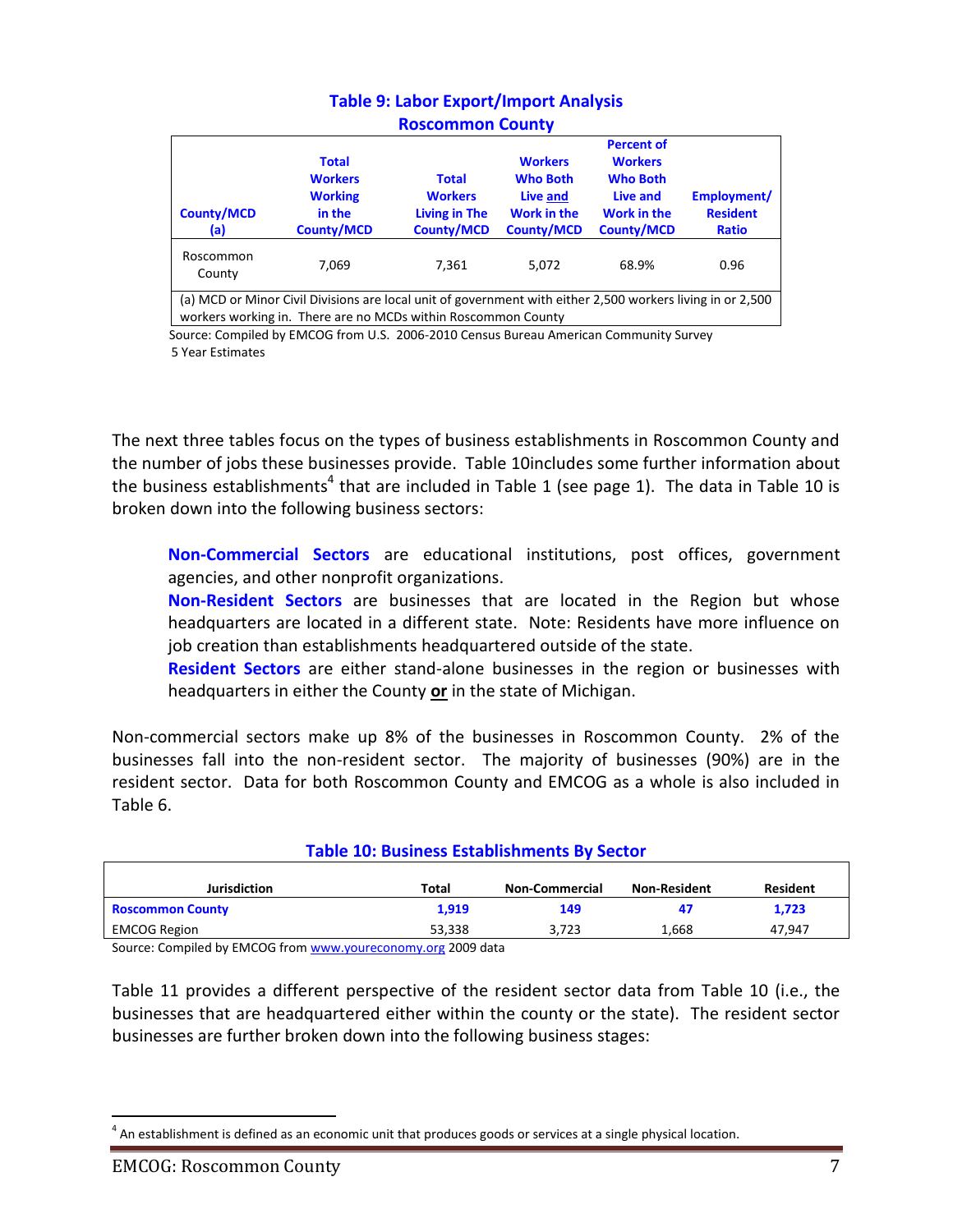**Self-employed** (1 employee) consists of small-scale business activity that can be conducted in homes (i.e., cottage establishments) as well as sole proprietorships.

**Stage 1 (2-9 employees)** includes partnerships, lifestyle businesses and startups. Stage 1 companies are generally focused on defining a market, developing a product or service, obtaining capital and finding customers.

**Stage 2 (10-99 employees)** are typically at a phase where the company has a proven product, and survival is no longer a daily concern. Stage 2 companies generally begin to develop infrastructure and standardize operational systems. Company leaders delegate more and wear fewer hats.

**Stage 3 (100-499 employees**) companies are typically at an expansion stage as a company broadens its geographic reach, adds new products and pursues new markets. Stage 3 companies introduce formal processes and procedures, and the founder is less involved in daily operations and more concerned with managing the business culture and change.

**Stage 4 (500+ employees**) companies are typically at the point of dominating their industry and are focused on maintaining and defending their marketing position. Key objectives at this stage are controlling expenses, productivity, globalization and managing market niches.

These stages help to define the needs of businesses to support their growth which can help Roscommon County and the EMCOG Region to better leverage resources. Regardless of their industry sector, companies in the same developmental stage experience similar challenges. Also, as companies move through these stages, not only do their internal needs change but their external needs such as what services they need from the community, also change.

The data in Table 11 shows that 94% of the resident sector businesses in Roscommon County are either self-employed or Stage 1 businesses. The balance of the resident businesses are either Stage 2 businesses (about 6%) with less than 1% Stage 3 businesses (100-499 employees). There are no Stage 4 businesses (500+ employees) in Roscommon County.

| <b>Jurisdiction</b>     | Self            | Stage 1       | Stage 2         | Stage 3           | Stage 4        |
|-------------------------|-----------------|---------------|-----------------|-------------------|----------------|
|                         | <b>Employed</b> | 2-9 employees | 10-99 employees | 100-499 employees | 500+ employees |
| <b>Roscommon County</b> | 606             | 1,013         | 100             | 223               | 0              |
| <b>EMCOG Region</b>     | 18,858          | 25,040        | 3,800           |                   | 26             |
|                         |                 |               |                 |                   |                |

# **Table 11: Resident Sector Businesses by Stage**

Source: Compiled by EMCOG fro[m www.youreconomy.org](http://www.youreconomy.org/) 2009 data

The previous two tables (10 and 11) focus on the number of business establishments by sector and by stage for the dominant Resident Sector. The following two tables focus on the jobs that these business sectors and stages provide.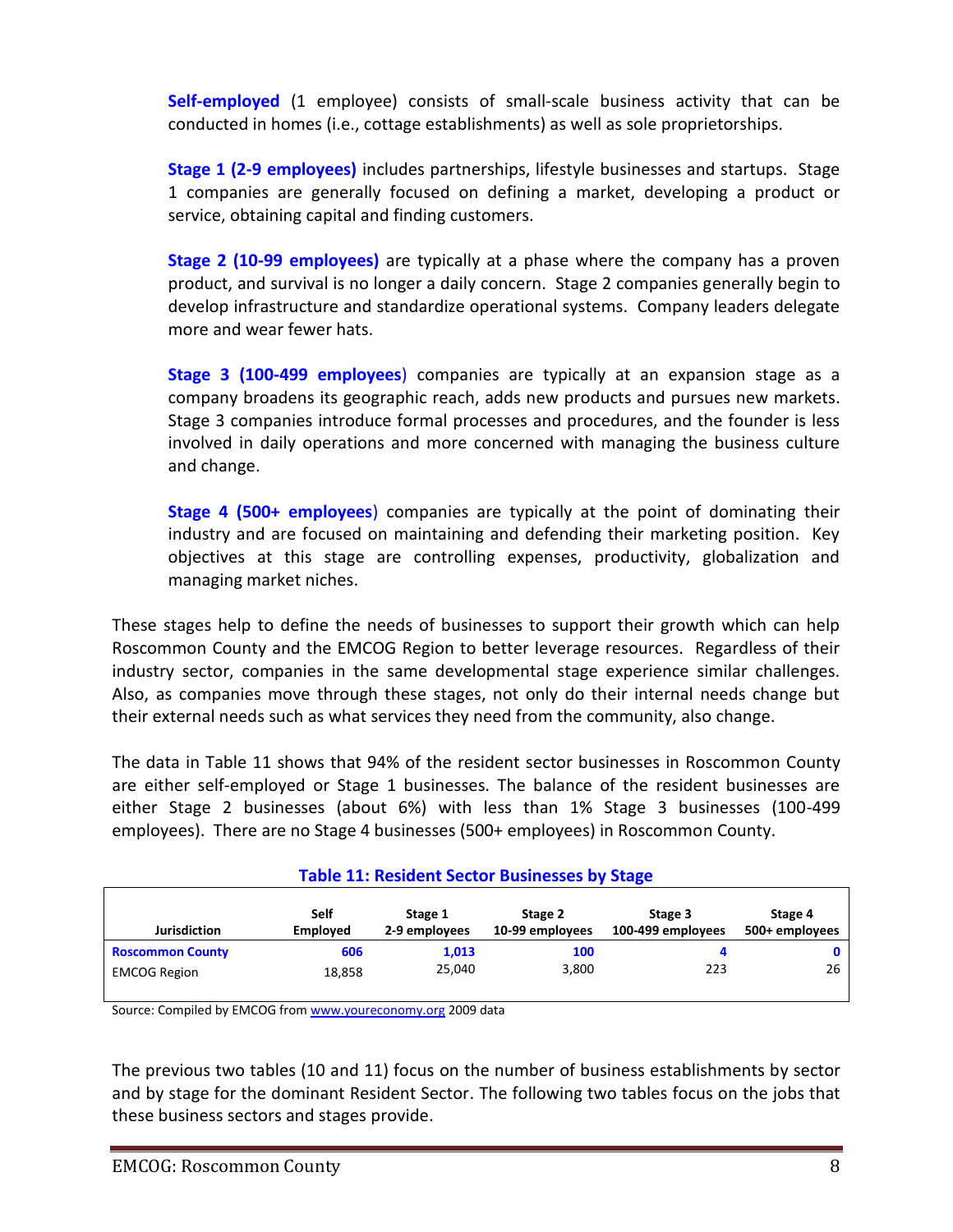Table 12 shows the allocation of jobs by business sector (i.e., non-commercial, non-resident and resident) in Roscommon County and for the EMCOG Region as a whole. The data is consistent with the findings in Table 10: the majority of jobs within Roscommon County are in the resident sector (72%). The smallest portion of jobs (10.5%) is associated with businesses in the non-resident sector.

| <b>Table 12: Resident Jobs By Business Sector</b> |            |                       |                     |                 |  |
|---------------------------------------------------|------------|-----------------------|---------------------|-----------------|--|
|                                                   | Total      | Jobs                  | Jobs                | Jobs            |  |
| Local                                             | Jobs       | <b>Non-Commercial</b> | <b>Non-Resident</b> | <b>Resident</b> |  |
| <b>Roscommon</b>                                  |            |                       |                     |                 |  |
| <b>County</b>                                     | 9.122      | 1,626                 | 962                 | 6,534           |  |
|                                                   |            |                       |                     |                 |  |
| <b>EMCOG Region</b>                               | 349.831    | 59,136                | 44.101              | 246.594         |  |
| - - - -                                           | $-0.00000$ | $\cdots$              |                     |                 |  |

Source: Compiled by EMCOG fro[m www.youreconomy.org](http://www.youreconomy.org/) 2009 data

In Table 13 the resident sector jobs are further broken down by business stage (see the text for Table 11 for an explanation of Business Stages).

The majority of jobs from resident businesses in Roscommon County are at Stage 1 and Stage 2 companies (81% combined) while 9.5% of jobs are from Stage 3 businesses (with 100 to 499 employees). Nearly 10% of jobs are through self employment.

### **Table 13: Resident Business Jobs By Stage**

| <b>Jurisdiction</b>                | Self Employed<br>Jobs | Stage 1 Jobs<br>2-9 employees | Stage 2 Jobs<br>10-99 employees                                                                                                                                                                                                                                                                                                                                                                                                                                                               | Stage 3 Jobs<br>100-499 employees | Stage 4 Jobs<br>500+ employees |
|------------------------------------|-----------------------|-------------------------------|-----------------------------------------------------------------------------------------------------------------------------------------------------------------------------------------------------------------------------------------------------------------------------------------------------------------------------------------------------------------------------------------------------------------------------------------------------------------------------------------------|-----------------------------------|--------------------------------|
| <b>Roscommon County</b>            | 606                   | 3.151                         | 2.157                                                                                                                                                                                                                                                                                                                                                                                                                                                                                         | 620                               |                                |
| <b>EMCOG Region</b>                | 18.858                | 77.210                        | 87.808                                                                                                                                                                                                                                                                                                                                                                                                                                                                                        | 39.893                            | 22,825                         |
| $\cdot$ .<br>.<br>$\sim$<br>$\sim$ | ------                |                               | $\begin{array}{ccccccccccccccccc} \hline \multicolumn{3}{c} \multicolumn{3}{c} \multicolumn{3}{c} \multicolumn{3}{c} \multicolumn{3}{c} \multicolumn{3}{c} \multicolumn{3}{c} \multicolumn{3}{c} \multicolumn{3}{c} \multicolumn{3}{c} \multicolumn{3}{c} \multicolumn{3}{c} \multicolumn{3}{c} \multicolumn{3}{c} \multicolumn{3}{c} \multicolumn{3}{c} \multicolumn{3}{c} \multicolumn{3}{c} \multicolumn{3}{c} \multicolumn{3}{c} \multicolumn{3}{c} \multicolumn{3}{c} \multicolumn{3}{c$ |                                   |                                |

Source: Compiled by EMCOG from youreconomy.org 2009 data

The next two tables (14 and 15) show the annual sales (2009) by business type in Roscommon County. Table 10 identifies sales by business sector. Resident Businesses make up 90% of businesses (see Table 6) and generate 76% of sales within Roscommon County.

| <b>Table 14: Sales by Business Sector</b> |                                          |                                                   |                                                 |                                             |  |  |
|-------------------------------------------|------------------------------------------|---------------------------------------------------|-------------------------------------------------|---------------------------------------------|--|--|
| Local                                     | <b>Total</b><br><b>Sales</b><br>(1,000s) | <b>Sales</b><br><b>Non-Commercial</b><br>(1,000s) | <b>Sales</b><br><b>Non-Resident</b><br>(1,000s) | <b>Sales</b><br><b>Resident</b><br>(1,000s) |  |  |
| <b>Roscommon County</b>                   | 772,783.6                                | 49.386.8                                          | 135,906.6                                       | 587,490.2                                   |  |  |
| <b>EMCOG Region</b>                       | 37,113,736.1                             | 2,596,650.7                                       | 6,846,775.5                                     | 27,670,309.9                                |  |  |

Source: Compiled by EMCOG from www.youreconomy.org 2009 data

In Table 15 the Resident Business sector sales are broken down by Stage. Stage 2 businesses make up 41.4% of sales within Roscommon County. The Self-Employed and Stage 1 businesses make up a very impressive 52.6% of all sales; while the Stage 3 businesses make up 6% of sales. These numbers demonstrate the importance of the self-employed and smaller businesses (less than 10 employees) to the County's economy.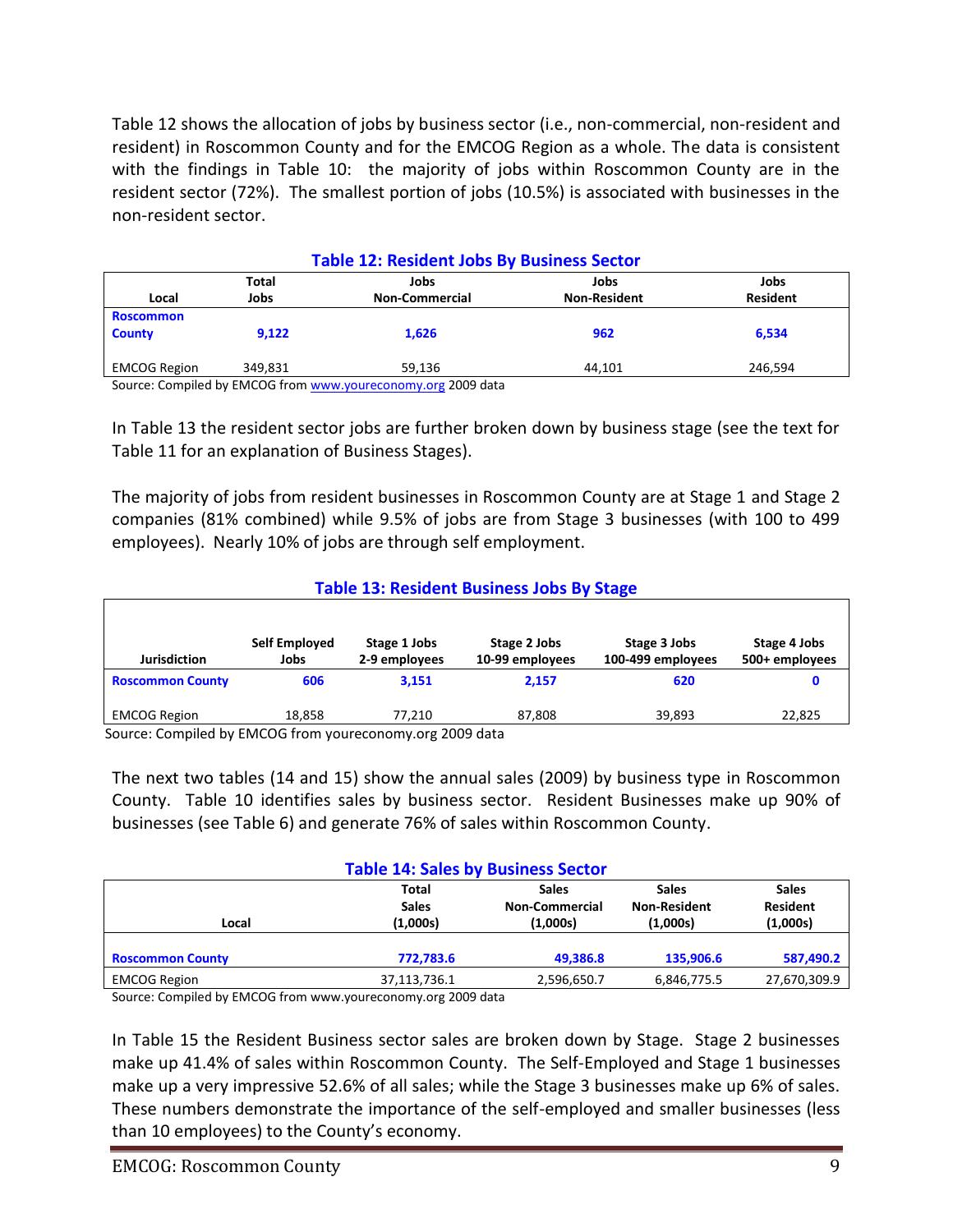| <b>Table 15: Resident Sales by Stage</b> |                                           |                                                   |                                                     |                                                       |                                                    |  |
|------------------------------------------|-------------------------------------------|---------------------------------------------------|-----------------------------------------------------|-------------------------------------------------------|----------------------------------------------------|--|
| <b>Jurisdiction</b>                      | Self Employed<br><b>Sales</b><br>(1,000s) | <b>Stage 1 Sales</b><br>(1,000s)<br>2-9 employees | <b>Stage 2 Sales</b><br>(1,000s)<br>10-99 employees | <b>Stage 3 Sales</b><br>(1,000s)<br>100-499 employees | <b>Stage 4 Sales</b><br>(1,000s)<br>500+ employees |  |
| <b>Roscommon County</b>                  | 43.342.1                                  | 265,762.3                                         | 243,347.2                                           | 35,038.6                                              | -                                                  |  |
| <b>EMCOG Region</b>                      | 1,352,333.2                               | 6,893,406.6                                       | 10,550,013.8                                        | 5,476,659.6                                           | 3,397,897.7                                        |  |

Source: Compiled by EMCOG from youreconomy.org 2009 data

Table 16 demonstrates how businesses in Roscommon County have fared regarding their sales during the economic downturn from 2006 through 2009 by showing the percent change in sales during this four year period. The numbers are red (negative) for all size businesses except for the Stage 2 companies. In contrast to the majority of the Region the Roscommon County Self-Employed and Stage 1 companies fared worse than the Stage 2 and 3 companies. *The majority of the counties within the EMCOG Region experienced very slight reductions in sales from smaller companies (less than 10 employees) and in some cases sales for these smaller companies grew during the 2006-2009 timeframe.*

|  | Table 16: Percent Change from 2006-2009: Resident Sales by Stage |
|--|------------------------------------------------------------------|
|--|------------------------------------------------------------------|

| <b>Jurisdiction</b>     | Self Employed<br><b>Sales</b> | <b>Stage 1 Sales</b><br>2-9 employees | <b>Stage 2 Sales</b><br>10-99 employees | Stage 3 Sales<br>100-499 employees | <b>Stage 4 Sales</b><br>500+ employees |
|-------------------------|-------------------------------|---------------------------------------|-----------------------------------------|------------------------------------|----------------------------------------|
| <b>Roscommon County</b> | $-2.7\%$                      | $-3.9\%$                              | 1.5%                                    | $-3.3%$                            |                                        |
| <b>EMCOG Region</b>     | $-0.3%$                       | $-1.1%$                               | $-10.1%$                                | $-21.9%$                           | $-21.0%$                               |

Source: Compiled by EMCOG from youreconomy.org data

Tables 17 through 19 present business establishment data for openings and closures; expansions and downsizing; and movement of businesses in and out of Roscommon County during the period 2006 – 2009.

Table 17 presents the number of establishments that opened and closed from 2006 through 2009 and calculates the net increase of establishments.

Within Roscommon County 447 business establishments opened and 502 closed. The closed establishments equal 112% of the opened establishments, resulting in a net loss of -12% opened establishments. In other words, for every 1 establishment that opened in Roscommon County 1.12 establishments closed. Roscommon County's experience is similar to the experience of the EMCOG Region and the State as a whole which both experienced close to a 1 to 1 ratio.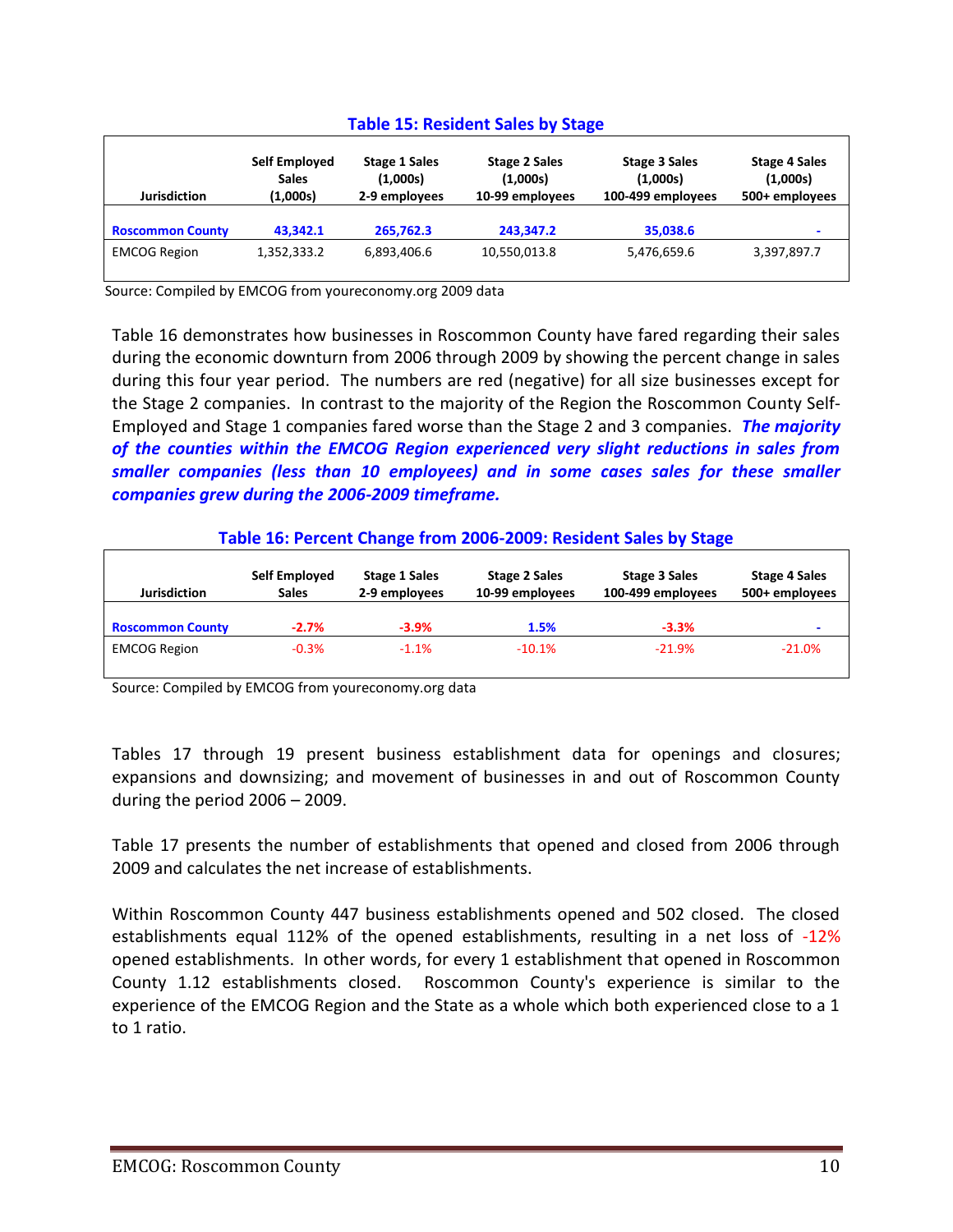|                         | Opened    | <b>Closed</b> | <b>Net Opened</b> | <b>Net Percent</b><br>Opened |
|-------------------------|-----------|---------------|-------------------|------------------------------|
| <b>Jurisdiction</b>     | 2006-2009 | 2006-2009     | 2006-2009         | 2006-2009                    |
| <b>Roscommon County</b> | 447       | $-502$        | -55               | $-112.3%$                    |
| State of Michigan       | 213.007   | $-201,869$    | 11,138            | 5%                           |
| <b>EMCOG Region</b>     | 13,038    | $-12,621$     | 417               | 3%                           |

### **Table 17: Establishments Opened and Closed 2006 - 2009**

Source: Compiled by EMCOG from www.youreconomy.org

Establishments: non commercial, non resident, resident

Net Opened = the difference between openings and closings of establishments

Table 18 presents the number of establishments that either expanded (i.e., increased jobs) or contracted (i.e., downsized/reduced the labor force) from 2006 through 2009, and calculates the net increase of business expansions.

Within Roscommon County 150 business establishments expanded while 75 contracted during 2006–2009. The contracted (downsized) establishments equal 50% of the expanded establishments resulting in a net gain of 50% of expanded establishments. In other words, for every 1 establishment that expanded in Roscommon County, 0.5 establishments contracted or downsized. The EMCOG Region also experienced 0.5 business contractions per 1 business expansion and the State experienced 0.4 businesses contractions per 1 business expansion.

# **Table 18: Establishments Expanded or Contracted 2006 - 2009**

| <b>Jurisdiction</b>     | Expanded<br>2006-2009 | Contracted<br>2006-2009 | <b>Net Expanded</b><br>2006-2009 | <b>Net Percent</b><br>Expanded<br>2006-2009 |
|-------------------------|-----------------------|-------------------------|----------------------------------|---------------------------------------------|
| <b>Roscommon County</b> | 150                   | -75                     | 75                               | 50%                                         |
| State of Michigan       | 58,800                | $-25,818$               | 32,982                           | 56%                                         |
| <b>EMCOG Region</b>     | 3.718                 | $-1.949$                | 1.769                            | 48%                                         |

Source: Compiled by EMCOG from www.youreconomy.org

Establishments: non commercial, non resident, resident

Net Expanded = the difference between establishments that increased jobs and those that downsized.

Table 19 shows a different data set for business activity during the 2006 – 2009 timeframe: the number of establishments that either moved in or out of Roscommon County.

Within Roscommon County 38 business establishments moved in and 28 moved out during 2006 – 2009 for a net gain of 10 business establishments. In other words, for every 1 business establishment that moved into the County 0.7 moved out. The County's experience is better than for both the EMCOG Region and the State which both experienced a net loss of businesses (I.e., more businesses moved out than moved in).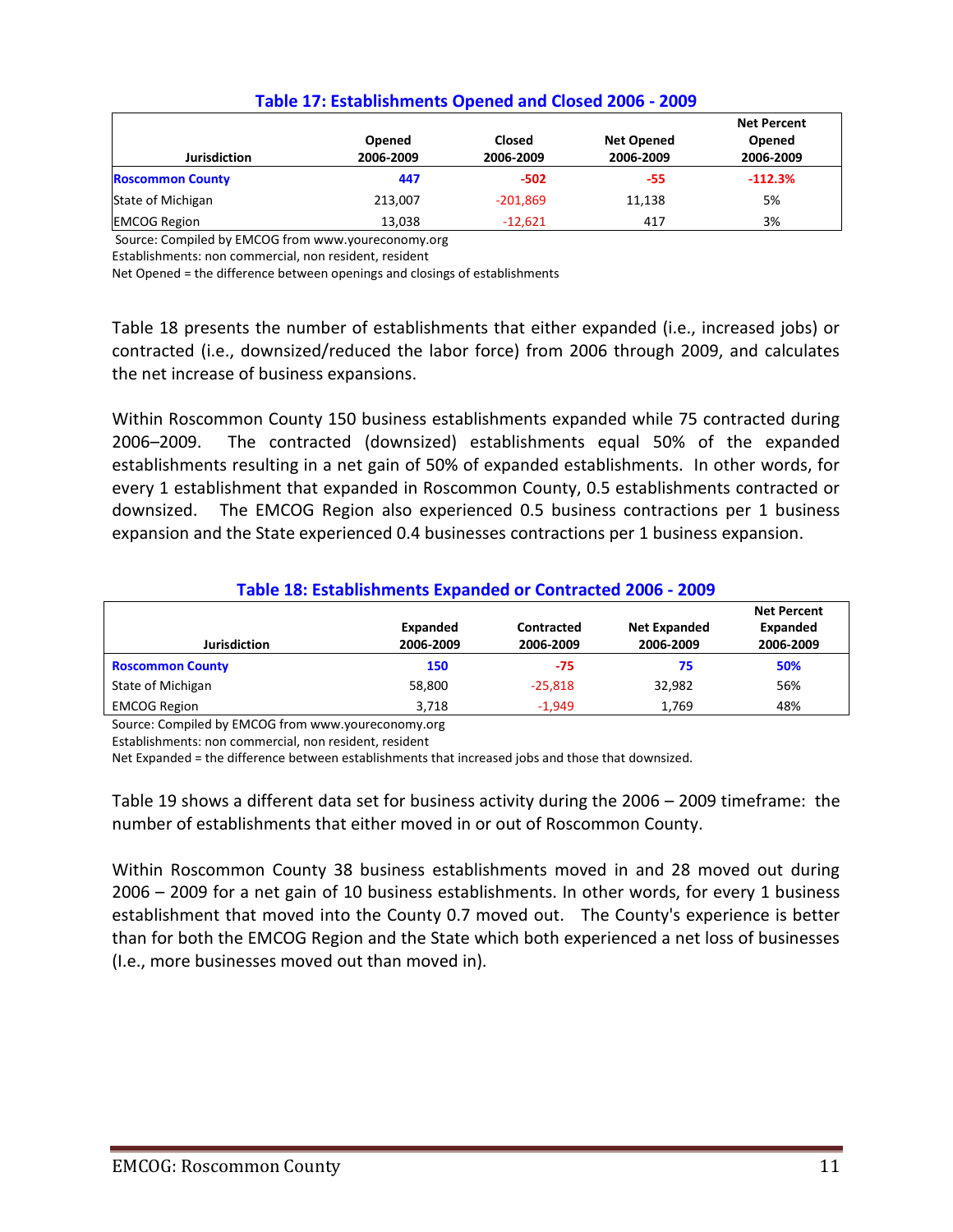| <b>Jurisdiction</b>     | Move In<br>2006-2009 | Move Out<br>2006-2009 | Net Move In<br>2006-2009 | Net Percent Move In<br>2006-2009 |
|-------------------------|----------------------|-----------------------|--------------------------|----------------------------------|
| <b>Roscommon County</b> | 38                   | $-28$                 | 10                       | 26%                              |
| State of Michigan       | 1,687                | $-2,927$              | $-1.240$                 | $-74%$                           |
| <b>EMCOG Region</b>     | 618                  | $-702$                | -84                      | $-14%$                           |

#### **Table 19: Establishments Moving Into and Out of the Area 2006 - 2009**

Source: Compiled by EMCOG from www.youreconomy.org

Establishments: non commercial, non resident, resident

Net Moved In = the difference between establishments that moved in and those that moved out.

Tables 20 through 22 present the **job impact** of business establishment activity regarding openings and closures; expansions and downsizing; and moving in and out of the area (from Tables 17 through 19)

Table 20 shows the number of jobs impacted by the opening and closing of business establishments from 2006 through 2009 (from Table 17) and calculates the net increase of jobs.

Within Roscommon County 990 jobs were created due to opened business establishments and 1,486 jobs were lost due to business closures. The job losses due to closures equal 150% of the jobs created resulting in a net loss of -50% of the opened establishment jobs. In other words, for every 1 job gained by a business opening, 1.5 jobs were lost due to business closures. Roscommon County's experience of net job loss is better than the experience for EMCOG (2.2 jobs lost for every 1 job gained) and the State as a whole (2.1 jobs lost for every 1 job gained) during the same time period.

|                         | <b>Opened Jobs</b> | <b>Closed Jobs</b> | <b>Net Opened Jobs</b> | <b>Net Percent</b><br><b>Opened Jobs</b> |
|-------------------------|--------------------|--------------------|------------------------|------------------------------------------|
| <b>Jurisdiction</b>     | 2006-2009          | 2006-2009          | 2006-2009              | 2006-2009                                |
| <b>Roscommon County</b> | 990                | $-1.486$           | -496                   | $-50%$                                   |
| State of Michigan       | 551,322            | $-1,138,029$       | -586,707               | $-106%$                                  |
| <b>EMCOG Region</b>     | 28,168             | $-62,488$          | $-34,320$              | $-122%$                                  |

#### **Table 20: Jobs Impacted By Opening and Closing Establishments 2006 - 2009**

Source: Compiled by EMCOG from www.youreconomy.org

Net Opened Jobs = the difference between jobs created from opened establishments and jobs lost due to closures.

Table 21 shows the number of jobs impacted by the expansion and contraction (downsizing) of business establishments from 2006 through 2009.

Within Roscommon County 308 jobs were created due to expansion of business establishments while 273 jobs were lost due to business downsizing. The job losses equal 89% of the jobs created, resulting in a net increase of 11% of the expanded establishment jobs. In other words, for every 1 job created 0.89 jobs were lost. The County's experience is worse than for the EMCOG Region (0.46 jobs lost for every 1 job created) and the State (0.6 jobs lost for every 1 job created).

Establishments: non commercial, non resident, resident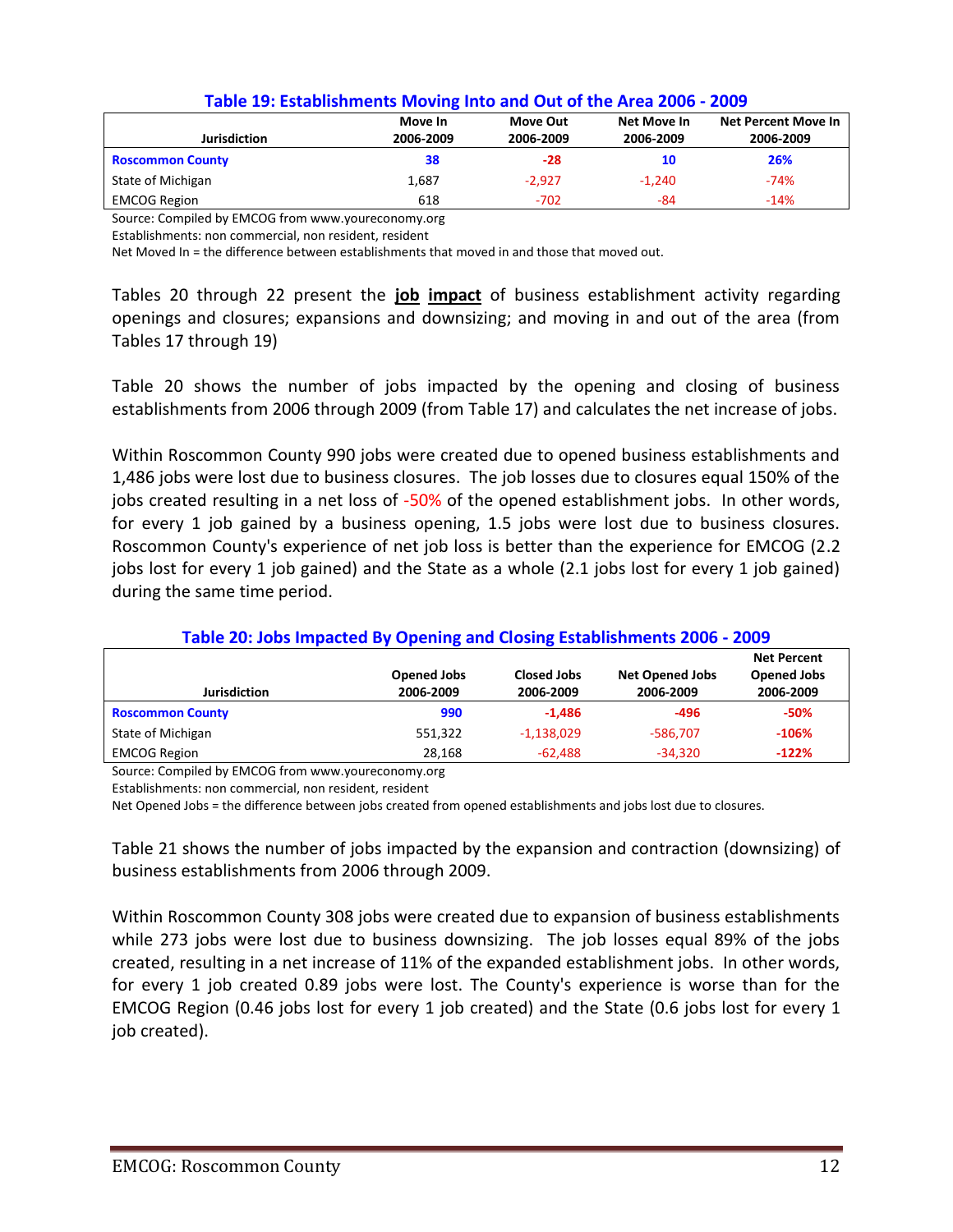# **Table 21: Job Impact of Establishment Expansions and Contractions (downsizing) 2006 - 2009**

|                         |                      | <b>Net</b>                  |                      |                                  |  |  |
|-------------------------|----------------------|-----------------------------|----------------------|----------------------------------|--|--|
|                         | <b>Expanded Jobs</b> | Contracted (downsized) Jobs | <b>Expanded Jobs</b> | <b>Net Percent Expanded Jobs</b> |  |  |
| <b>Jurisdiction</b>     | 2006-2009            | 2006-2009                   | 2006-2009            | 2006-2009                        |  |  |
| <b>Roscommon County</b> | 308                  | $-273$                      | 35                   | <b>11%</b>                       |  |  |
| State of Michigan       | 437.688              | $-246.613$                  | 191.075              | 44%                              |  |  |
| <b>EMCOG Region</b>     | 22,383               | $-10.196$                   | 12.187               | 54%                              |  |  |

Source: Compiled by EMCOG from www.youreconomy.org

Establishments: non commercial, non resident, resident

Net Expanded Jobs = the difference between jobs impacted by expansion and downsizing of establishments

Table 22 shows the impact that the number of establishments either moving in or out of the County had on jobs during 2006 – 2009.

Within Roscommon County 133 jobs were created by business establishments moving in. At the same time 88 jobs were lost by businesses moving out. In other words, for every 1 job created due to a business moving in to the County, 0.66 jobs were lost due to a businesses moving out. The County's experience of net job loss is better than both EMCOG and the State which experienced about 1 job lost for every 1 job created during the same time period.

## **Table 22: Jobs Impacted By Establishments Moving In and Out of the Region 2006 - 2009**

|                         |                           |                            |                               | <b>Net Percent</b>        |
|-------------------------|---------------------------|----------------------------|-------------------------------|---------------------------|
| <b>Jurisdiction</b>     | Move In Jobs<br>2006-2009 | Move Out Jobs<br>2006-2009 | Net Move In Jobs<br>2006-2009 | Move In Jobs<br>2006-2009 |
|                         |                           |                            |                               |                           |
| <b>Roscommon County</b> | 133                       | -88                        | 44                            | 34%                       |
| State of Michigan       | 26,734                    | $-26.727$                  |                               | 0%                        |
| <b>EMCOG Region</b>     | 2,806                     | $-3,063$                   | $-257$                        | -9%                       |

Source: Compiled by EMCOG from www.youreconomy.org

Establishments: non commercial, non resident, resident

Net Move In Jobs = the difference between jobs from business moving in and out of the region.

The next set of tables shows employment forecasts for the following occupational categories:

Table 23: Manufacturing Table 24: Other Basic (farm, forestry/fish/agriculture and mining) Table 25: Retail Table 26: Wholesale Table 27: Other (utilities, construction, transport, warehouse, information, finance, insurance, real estate, government) Table 28: Services Table 29: Total for All Categories

The forecasts are for the thirty-year period 2010 to 2040. Each Table shows growth rates by type of occupation. Employment within Roscommon County is forecast to increase by 9.5% within the 30 year period 2010–2040 compared to a 10.7% increase within the EMCOG Region and a 13.6% increase Statewide. There are three occupational sectors that are forecast for growth in Roscommon County from 2010 to 2040: "Manufacturing" which is forecast for the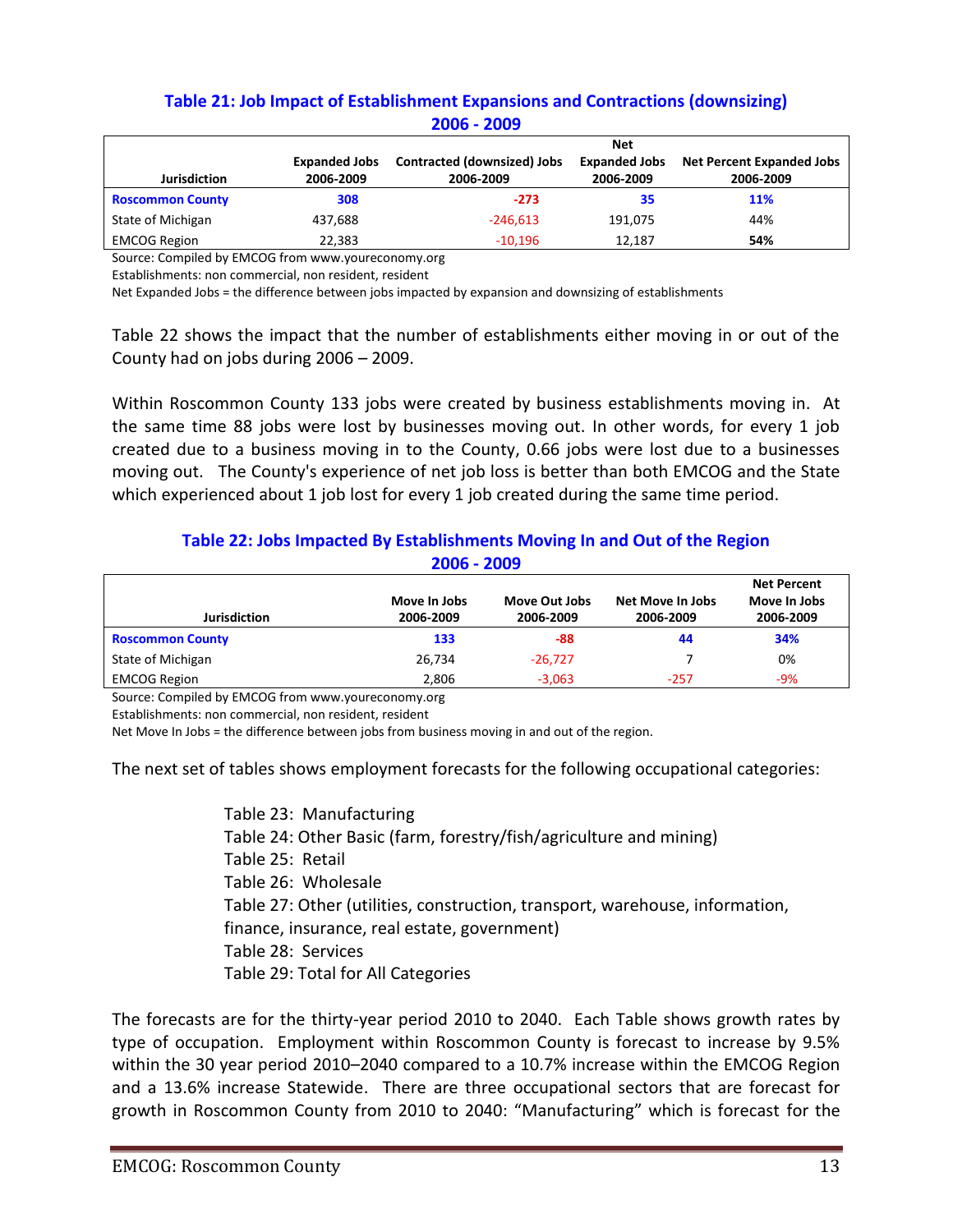largest occupation sector growth of 31.3% by 2020 followed by a decrease of -6.2% from 2020- 2040 for an overall increase of 23.1%; "Other" at 2.4% by 2020 and another 6.9% from 2020- 2040; and "Services" at 6.0% by 2020 and another 14.6% from 2020-2040. All other occupational sectors are forecast to decrease in employment in Roscommon County from 2010 to 2040.

| <b>Jurisdiction</b>     | 2010    | 2020    | 2040    | <b>Percent</b><br><b>Change</b><br>2010-2020 | <b>Percent</b><br><b>Change</b><br>2020-2040 |
|-------------------------|---------|---------|---------|----------------------------------------------|----------------------------------------------|
| Michigan                | 503,751 | 499,375 | 450,679 | $-0.9%$                                      | $-9.8%$                                      |
| <b>EMCOG Region</b>     | 33,223  | 32,310  | 28.946  | $-2.7%$                                      | $-10.4%$                                     |
| <b>Roscommon County</b> | 384     | 503     | 472     | 31.3%                                        | $-6.2%$                                      |

# **Table 23: Occupational Employment Forecasts 2010 - 2040 MANUFACTURING**

Source: Compiled by EMCOG from MDOT Planning; MDOT Source: Institute for Research, Employment and the Economy, University of Michigan, 2013

## **Table 24: Occupational Employment Forecasts 2010 - 2040 OTHER BASIC**

| <b>Jurisdiction</b>     | 2010   | 2020   | 2040   | <b>Percent</b><br><b>Change</b><br>2010-2020 | <b>Percent</b><br><b>Change</b><br>2020-2040 |
|-------------------------|--------|--------|--------|----------------------------------------------|----------------------------------------------|
|                         |        |        |        |                                              |                                              |
| Michigan                | 97,511 | 90.828 | 82.498 | $-6.9%$                                      | $-9.2%$                                      |
| <b>EMCOG Region</b>     | 15,963 | 14.698 | 13,137 | $-7.9%$                                      | $-10.6%$                                     |
| <b>Roscommon County</b> | 108    | 100    | 90     | $-7.4%$                                      | $-10.0%$                                     |

Source: Compiled by EMCOG from MDOT Planning; MDOT Source: Institute for Research, Employment and the Economy, University of Michigan, 2013

#### **Table 25: Occupational Employment Forecasts 2010 - 2040 RETAIL**

| -------                 |         |         |         |                                 |                                 |  |  |
|-------------------------|---------|---------|---------|---------------------------------|---------------------------------|--|--|
|                         |         |         |         | <b>Percent</b><br><b>Change</b> | <b>Percent</b><br><b>Change</b> |  |  |
| <b>Jurisdiction</b>     | 2010    | 2020    | 2040    | 2010-2020                       | 2020-2040                       |  |  |
| Michigan                | 541,315 | 511,317 | 495.708 | $-5.5%$                         | $-3.1%$                         |  |  |
| <b>EMCOG Region</b>     | 44,768  | 42.029  | 40,202  | $-6.1%$                         | $-4.3%$                         |  |  |
| <b>Roscommon County</b> | 1.470   | 1,333   | 1,301   | $-9.3%$                         | $-2.4%$                         |  |  |

Source: Compiled by EMCOG from MDOT Planning; MDOT Source: Institute for Research, Employment and the Economy, University of Michigan, 2013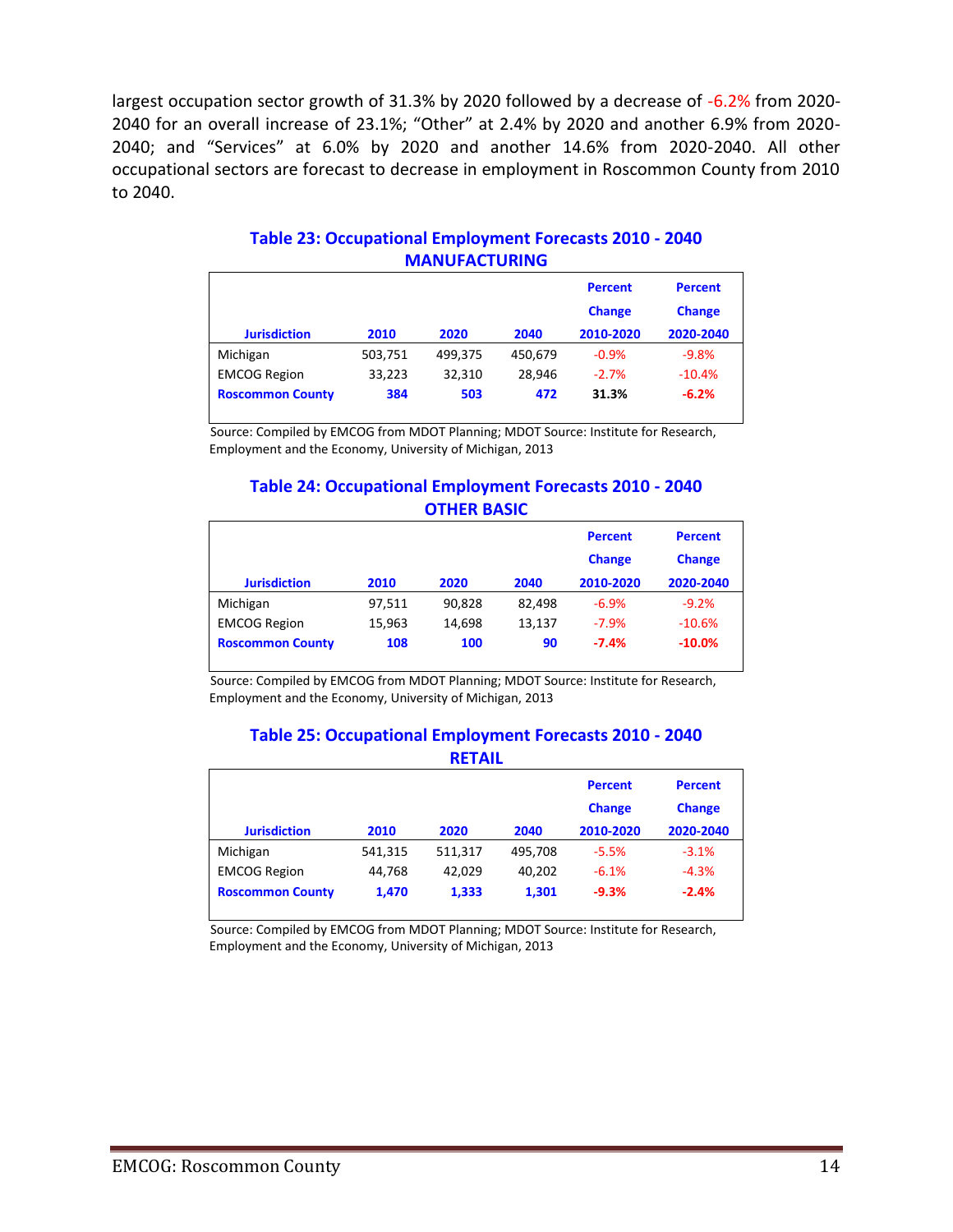|                         |         |         |         | <b>Percent</b><br><b>Change</b> | <b>Percent</b><br><b>Change</b> |
|-------------------------|---------|---------|---------|---------------------------------|---------------------------------|
| <b>Jurisdiction</b>     | 2010    | 2020    | 2040    | 2010-2020                       | 2020-2040                       |
| Michigan                | 166,559 | 162.998 | 154,786 | $-2.1%$                         | $-5.0%$                         |
| <b>EMCOG Region</b>     | 8,607   | 8,169   | 7.638   | $-5.1%$                         | $-6.5%$                         |
| <b>Roscommon County</b> | 148     | 133     | 126     | $-10.1%$                        | $-5.3%$                         |

# **Table 26: Occupational Employment Forecasts 2010 - 2040 WHOLESALE**

Source: Compiled by EMCOG from MDOT Planning; MDOT Source: Institute for Research, Employment and the Economy, University of Michigan, 2013

### **Table 27: Occupational Employment Forecasts 2010 - 2040 OTHER**

|                         |           |           |           | <b>Percent</b><br><b>Change</b> | <b>Percent</b><br><b>Change</b> |
|-------------------------|-----------|-----------|-----------|---------------------------------|---------------------------------|
| <b>Jurisdiction</b>     | 2010      | 2020      | 2040      | 2010-2020                       | 2020-2040                       |
| Michigan                | 1,536,596 | 1,623,614 | 1,697,672 | 5.7%                            | 4.6%                            |
| <b>EMCOG Region</b>     | 109.826   | 114.316   | 119.908   | 4.1%                            | 4.9%                            |
| <b>Roscommon County</b> | 2,885     | 2,955     | 3,157     | 2.4%                            | 6.9%                            |

Source: Compiled by EMCOG from MDOT Planning; MDOT Source: Institute for Research, Employment and the Economy, University of Michigan, 2013

## **Table 28: Occupational Employment Forecasts 2010 - 2040 SERVICES**

| <b>Jurisdiction</b> | 2010      | 2020      | 2040      | <b>Percent</b><br><b>Change</b><br>2010-2020 | <b>Percent</b><br><b>Change</b><br>2020-2040 |
|---------------------|-----------|-----------|-----------|----------------------------------------------|----------------------------------------------|
| Michigan            | 2,194,496 | 2,496,969 | 2,842,633 | 13.8%                                        | 4.6%                                         |
| <b>EMCOG Region</b> | 141,039   | 158,728   | 181,560   | 12.5%                                        | 14.4%                                        |
| <b>Roscommon</b>    |           |           |           |                                              |                                              |
| <b>County</b>       | 2,663     | 2,822     | 3,235     | 6.0%                                         | 14.6%                                        |

Source: Compiled by EMCOG from MDOT Planning; MDOT Source: Institute for Research, Employment and the Economy, University of Michigan, 2013

# **Table 29: Occupational Employment Forecasts 2010 - 2040 ALL OCCUPATIONS**

|                                         |           |           |           | <b>Percent</b><br><b>Change</b> | <b>Percent</b><br><b>Change</b> |
|-----------------------------------------|-----------|-----------|-----------|---------------------------------|---------------------------------|
| <b>Jurisdiction</b>                     | 2010      | 2020      | 2040      | 2010-2020                       | 2020-2040                       |
| Michigan                                | 5,040,226 | 5,385,100 | 5,723,975 | 6.8%                            | 6.3%                            |
| <b>EMCOG Region</b><br><b>Roscommon</b> | 353,426   | 370,250   | 391,390   | 4.8%                            | 5.7%                            |
| <b>County</b>                           | 7,658     | 7,846     | 8,382     | 2.5%                            | 6.8%                            |

 Source: Compiled by EMCOG from MDOT Planning; MDOT Source: Institute for Research, Employment and the Economy, University of Michigan, 2013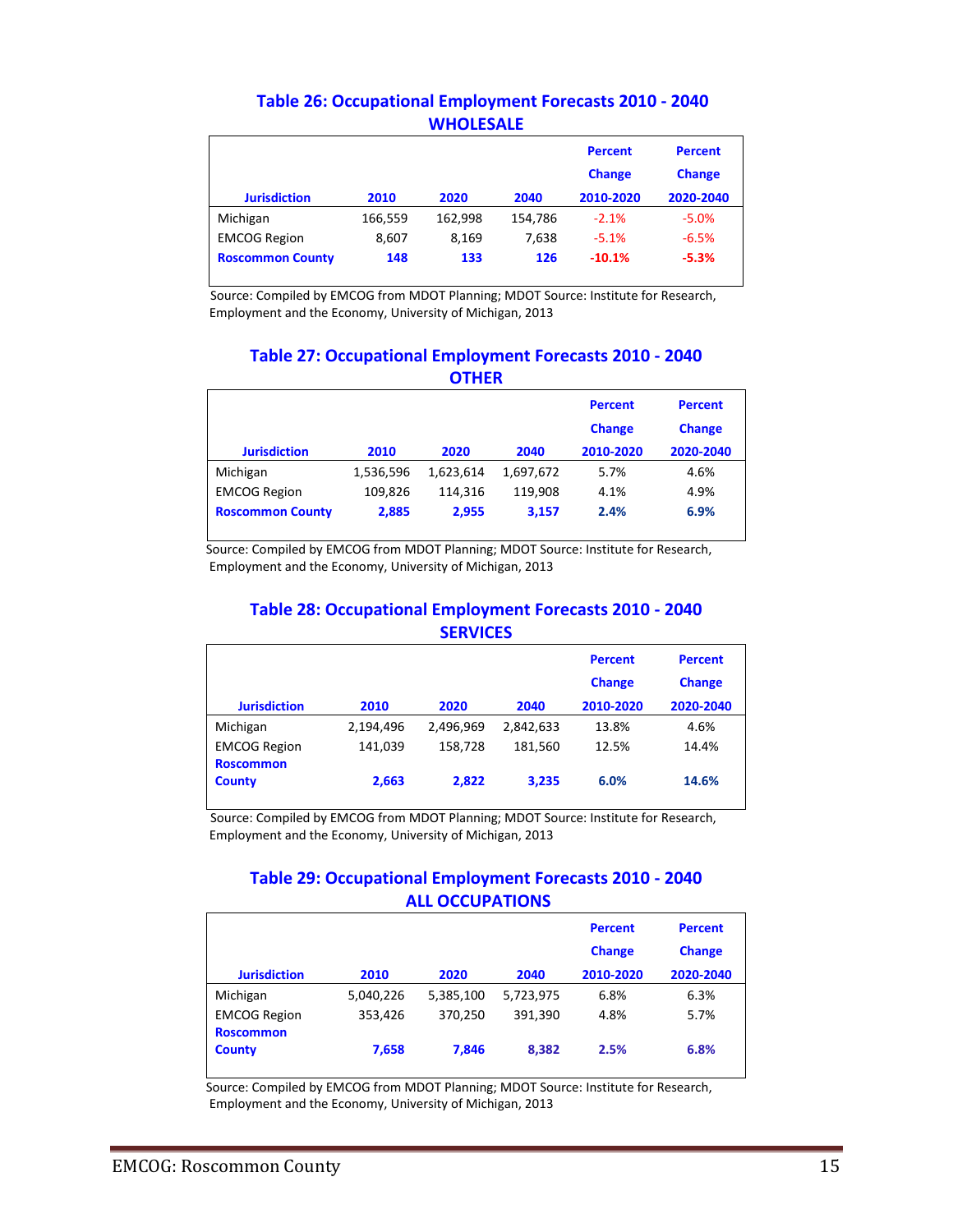#### **INCOME, POVERTY AND EDUCATION**

Per capita personal income (PCPI) is widely used as an indicator of the economic wellbeing of residents in an area. Changes in PCPI provide a statistical measurement of an area's wealth and sustainability compared to regional or national benchmarks. PCPI is measured by totaling all income sources, wages and salaries, asset income and transfer payments and dividing that total by the total population.

Table 30 shows the National, State and Roscommon County PCPI for December of 2011. The State and County is compared to the National PCPI of \$41,560. The PCPI for Roscommon County and the State of Michigan are both below the National average.

|                                             | <u>. www.sec.edu.edu.edu.edu.edu.edu.edu.edu.ed</u> |             |  |  |  |  |  |
|---------------------------------------------|-----------------------------------------------------|-------------|--|--|--|--|--|
|                                             | and                                                 |             |  |  |  |  |  |
| <b>Percent of National Average</b>          |                                                     |             |  |  |  |  |  |
| <b>Percent of National</b><br>December 2011 |                                                     |             |  |  |  |  |  |
| Area                                        | <b>PCPI</b>                                         | <b>PCPI</b> |  |  |  |  |  |
| National                                    | 41,560                                              |             |  |  |  |  |  |
| <b>Roscommon County</b>                     | 29,948                                              | 72.0%       |  |  |  |  |  |
| State                                       | 36,264                                              | 87.3%       |  |  |  |  |  |
|                                             |                                                     |             |  |  |  |  |  |

# **Table 30: Per Capita Personal Income**

Source: Compiled by EMCOG from STATS America, December, 2013

Poverty is another strong indicator of the economic health and sustainability of the population of an area. Table 31 shows the level of poverty within Roscommon County for the years 2000 and 2010 as compared to the EMCOG Region, the State and the Nation.

As a point of reference when reviewing Table 31, the 2012 preliminary U. S. Census poverty thresholds for annual income within the 48 contiguous states based on the size of the family unit are as follows:

| Size of Family Unit               | Annual Income |  |  |  |
|-----------------------------------|---------------|--|--|--|
| One person (unrelated individual) | \$11,722      |  |  |  |
| Under 65 Years                    | 11,945        |  |  |  |
| 65 Years and Over                 | 11,011        |  |  |  |
| Two People                        | 14,960        |  |  |  |
| Householder Under 65 Years        | 15,452        |  |  |  |
| Householder 65 Years and Over     | 13,891        |  |  |  |
| Three People                      | 18,287        |  |  |  |
| Four People                       | 23,497        |  |  |  |
| Five People                       | 27,815        |  |  |  |
| Six People                        | 31,485        |  |  |  |
| Seven People                      | 35,811        |  |  |  |
| Eight People                      | 39,872        |  |  |  |
|                                   |               |  |  |  |
|                                   |               |  |  |  |

Source: www/census.gov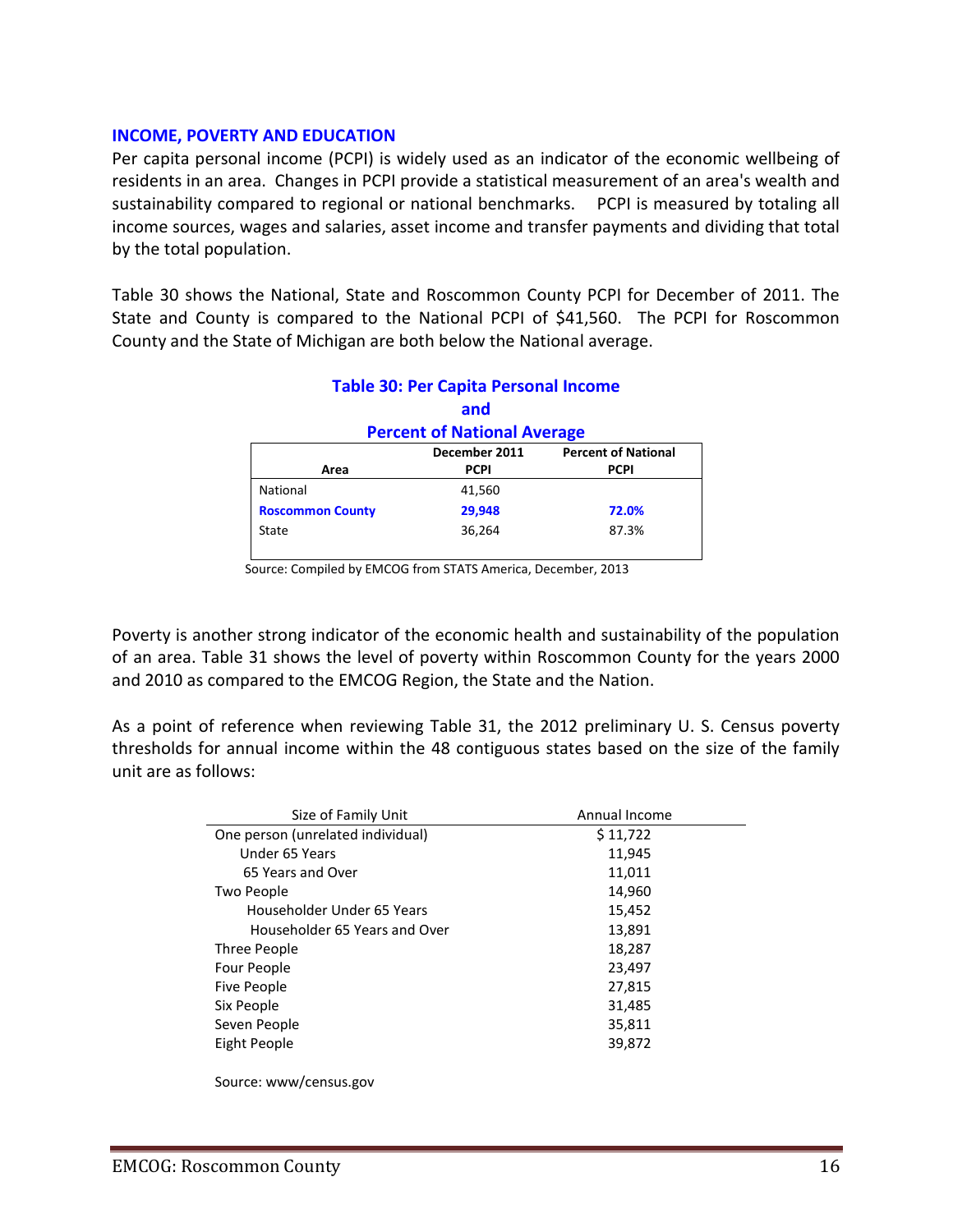As shown below, the National percentage of the population at the poverty level has increased by 2.8 percentage points since 2000 compared to 8.8 percentage points in Roscommon County and 6.4 percentage points for the Region. Neither the Nation, the State of Michigan, the EMCOG Region nor Roscommon County has experienced a reduction in the poverty rate since the 2000 Census. Within Roscommon the poverty level is equivalent to 1 out of every 4.7 people.

|                         | 2000<br>Percent of | 2011<br>Percent of | 2011 Ratio of<br>Persons in |
|-------------------------|--------------------|--------------------|-----------------------------|
| Area                    | Population         | Population         | Poverty                     |
| <b>Roscommon County</b> | 12.4%              | 21.2%              | 1 Out of Every 4.7 Persons  |
| National                | 12.2%              | 15.0%              | 1 Out of Every 6.7 Persons  |
| Michigan                | 11.3%              | 17.5%              | 1 Out of Every 5.7 Persons  |
| <b>EMCOG Region</b>     | 12.3%              | 18.8%              | 1 Out of Every 5.3 Persons  |

**Table 31: Percent of Population At Poverty Level 2000 – 2011**

Source: Compiled by EMCOG from U. S. Census Bureau American FactFinder

Another indicator of the economic viability of an area is the educational attainment of the population living there. Table 32 presents a comparison of Roscommon County's educational attainment for 2000 and 2011 by identifying the percent of the population age 25 and older that does not have a high school diploma and the percent of the same population that has a degree (high school diploma or higher).

For Roscommon County, as well as the EMCOG Region and the State, the numbers have been going in a positive direction for the past ten years. The portion of population without a high school diploma has decreased while the educational attainment at all levels has increased.

|                         | 2000<br>Percent<br>Without<br><b>High School</b> | 2011<br>Percent<br>Without<br><b>High</b><br><b>School</b> | 2000<br><b>Percent With</b><br><b>Diploma</b> | 2011<br>Percent<br>With<br><b>Diploma</b> | 2000<br>Percent<br>with<br><b>Bachelors</b> | 2011<br>Percent<br>with<br><b>Bachelors</b> |
|-------------------------|--------------------------------------------------|------------------------------------------------------------|-----------------------------------------------|-------------------------------------------|---------------------------------------------|---------------------------------------------|
| Area                    | <b>Diploma</b>                                   | <b>Diploma</b>                                             | Or Higher                                     | or Higher                                 | or Higher                                   | or Higher                                   |
| <b>Roscommon County</b> | 20.5%                                            | 15.6%                                                      | 79.5%                                         | 84.4%                                     | 10.9%                                       | 13.8%                                       |
| Michigan                | 16.6%                                            | 11.6%                                                      | 83.4%                                         | 88.4%                                     | 21.8%                                       | 25.3%                                       |
| <b>EMCOG</b>            | 18.3%                                            | 13.1%                                                      | 81.7%                                         | 86.9%                                     | 15.2%                                       | 17.7%                                       |

# **Table 32: Education Attainment of Population 25 and Older 2000 - 2011**

Source: Compiled by EMCOG from Factfinder.census.gov

# **TAXABLE VALUES, TAX RATES AND HOUSING**

The economic health of a community is, in many ways, tied to the health of its tax base. Without a healthy tax base essential services are difficult to deliver and the quality of life amenities that keep residents and businesses and attract new, become threatened. Without a sustainable tax base, bonds and tax initiatives for everything from public safety, education, local roads to water and sewer, are also be at risk.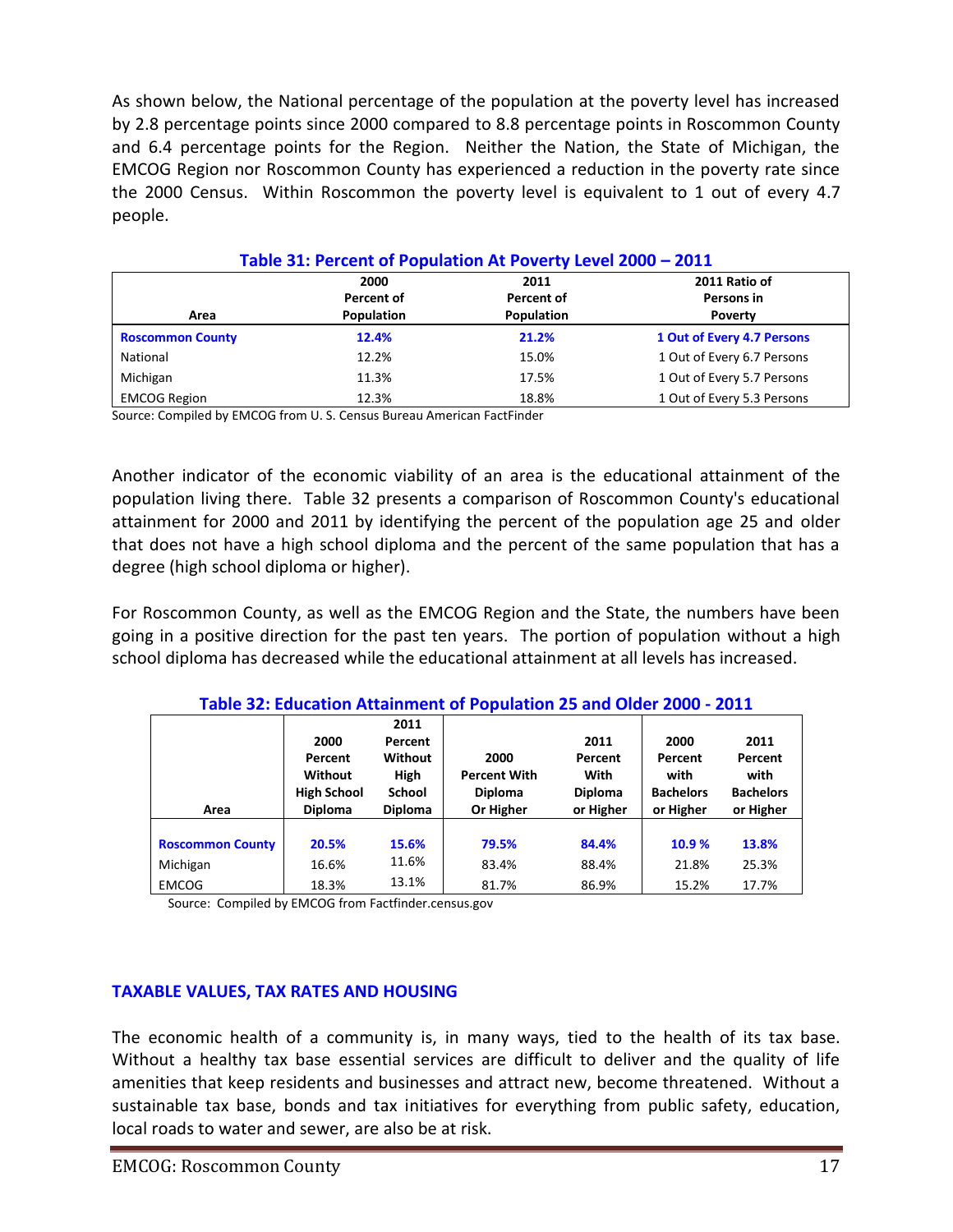Table 33 presents a comparison of taxable values for Roscommon County, the EMCOG Region, and Michigan for the years 2000, 2005 and 2011. During the period 2000–2005 Roscommon County's taxable value increase of 38.6% was greater than the increase for the EMCOG Region and for the State as a whole. During the years 2005–2010 the rate of growth of taxable value slowed for Roscommon County (11.1%) but still grew at a greater rate than for the EMCOG Region (10.0%) and the State (0.6%).

| Table 33: Property Tax Valuation 2000 - 2011 |                  |                  |             |                  |             |  |
|----------------------------------------------|------------------|------------------|-------------|------------------|-------------|--|
|                                              | 2000             | 2005             |             | 2011             |             |  |
|                                              | Taxable          | <b>Taxable</b>   | Percent     | <b>Taxable</b>   | Percent     |  |
|                                              | <b>Valuation</b> | <b>Valuation</b> | Change      | <b>Valuation</b> | Change      |  |
| <b>Jurisdiction</b>                          | (million's)      | (million's)      | 2000 - 2005 | (million's)      | 2005 - 2011 |  |
| <b>Roscommon County</b>                      | 836.0            | 1.158.4          | 38.6%       | 1.287.1          | 11.1%       |  |
| State                                        | 240,647.5        | 321,653.1        | 33.7%       | 323,615.6        | 0.6%        |  |
| <b>EMCOG Region</b>                          | 17,393.6         | 22,078.3         | 26.9%       | 24,285.3         | 10.0%       |  |

Source: Compiled by EMCOG from 2000, 2005, and 2011 Ad Valorem Property Tax Report, Michigan Department of Treasury

Table 34 presents a comparison of the average tax rates levied for Roscommon County, the EMCOG Region and for Michigan for the years 2000, 2005 and 2011. The tax rates are a calculation that represents an overall average millage rate based on total taxable values and total taxes levied. Tax millage rates are based on \$1.00 per \$1,000 of assessed valuation.

During the years 2000–2005 the County's overall millage rate decreased by -3.9% compared to a decrease of -1.7% in EMCOG and an increase of 1.4% for the State. During the next six years (2005–2011) the millage rate within the County increased by 6.6% which is a larger rate of increase than the tax millage rate changes for both the EMCOG Region and the State.

|                         |                 |                 | Table 54. Property Tax Rates 2000 - 2011 |                 |             |
|-------------------------|-----------------|-----------------|------------------------------------------|-----------------|-------------|
|                         | 2000            | 2005            | Percent                                  | 2011            | Percent     |
|                         | Average         | Average         | Change                                   | Average         | Change      |
| <b>Jurisdiction</b>     | <b>Tax Rate</b> | <b>Tax Rate</b> | 2000 - 2005                              | <b>Tax Rate</b> | 2005 - 2011 |
| <b>Roscommon County</b> | 31.70           | 30.46           | $-3.9%$                                  | 32.48           | 6.6%        |
| State                   | 39.32           | 39.88           | 1.4%                                     | 40.00           | 0.3%        |
| <b>EMCOG Region</b>     | 35.58           | 34.99           | $-1.7%$                                  | 35.05           | 0.2%        |

## **Table 34: Property Tax Rates 2000 - 2011**

Source: Compiled by EMCOG from 2000, 2005, and 2011 Ad Valorem Property Tax Report, Michigan Department of Treasury Average Tax Rate: calculation based on total taxes levied and total taxable valuation

Another indicator of the economic health of an area is the status of the growth of the housing stock and vacancy rates. Table 35 shows the 2000 and 2011 housing units and the rate of growth in housing units since the 2000 Census for Roscommon County, the EMCOG Region, and the State. During this eleven-year time frame Roscommon County experienced a 6.0% increase in housing units compared to the increase in the EMCOG Region as a whole (4.%) and the statewide increase of 7.0%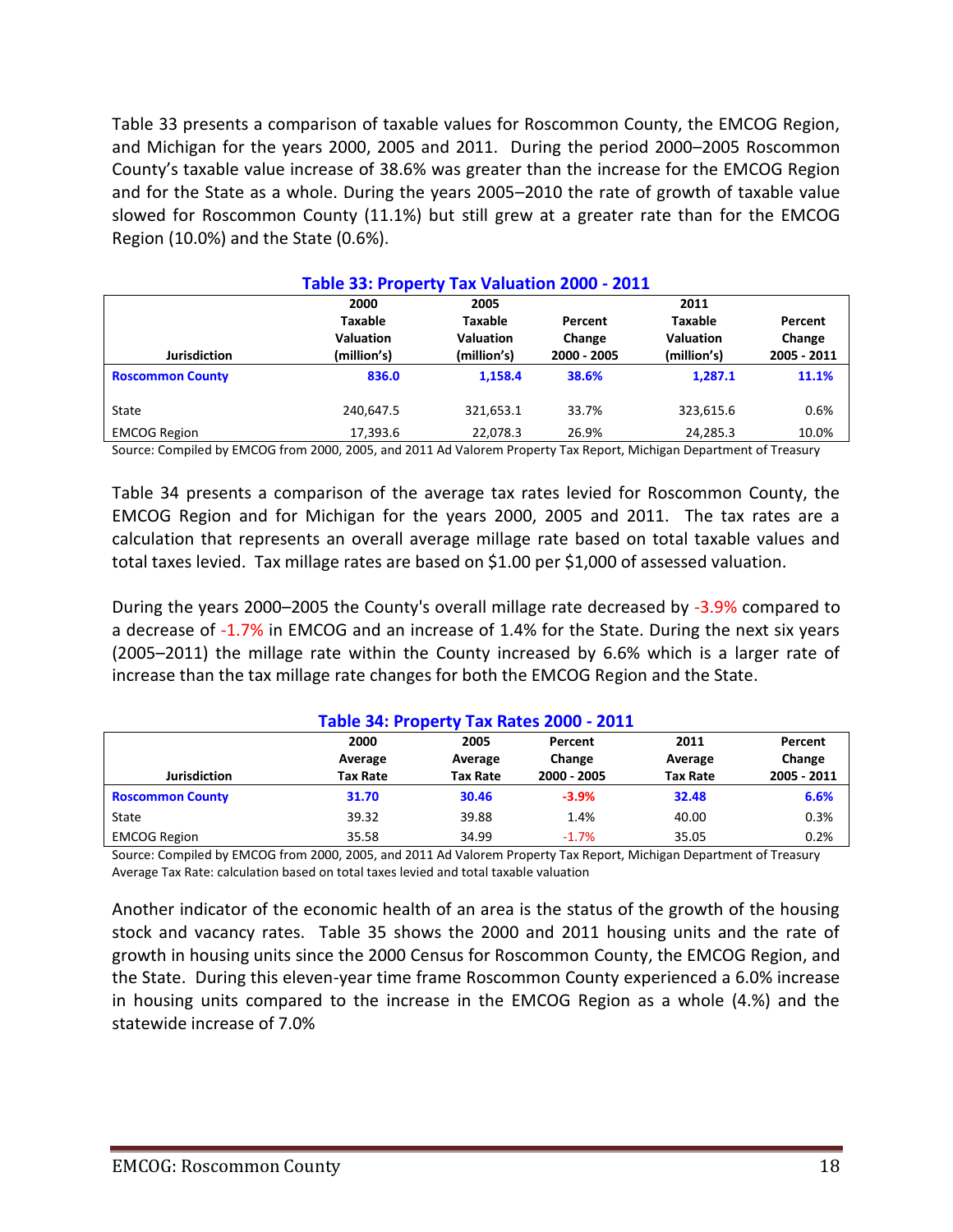| Table 55. Housing Units 2000 - 2011 |                      |                      |                       |  |
|-------------------------------------|----------------------|----------------------|-----------------------|--|
|                                     | 2000 Total           | 2011 Total           | <b>Percent Change</b> |  |
| <b>Jurisdiction</b>                 | <b>Housing Units</b> | <b>Housing Units</b> | 2000 - 2011           |  |
| <b>Roscommon County</b>             | 23.109               | 24.507               | 6.0%                  |  |
| State                               | 4,234,279            | 4,532,215            | 7.0%                  |  |
| <b>EMCOG Region</b>                 | 345.374              | 396.223              | 4.7%                  |  |

#### **Table 35: Housing Units 2000 - 2011**

Source: Compiled by EMCOG from U.S. Census StatsAmerica 2007-2011 Estimates

While Roscommon County experienced modest gains in housing units during the past 11 years, the vacancy rate data in Table 32 provides further information: the number of vacant housing units in 2000 and 2011 and the percent those vacant units are of the total housing for the same time period.

> Note: the vacancy rates are based on U. S. Census data. The Census determines a housing unit as vacant *if no one is living in it at the time of the interview, unless its occupants are only temporarily absent. A vacant unit may be one which is entirely occupied by persons who have a usual residence elsewhere* [\(www.census.gov\)](http://www.census.gov/). Based on this definition, second homes are counted as vacant.

As shown below (Table 36), the increase in housing in Roscommon County (6.0% from Table 35) is greater than the increase in vacancy rate (2.8 percentage points since 2000). There could be several factors influencing these numbers such as the construction of new housing units as primary homes compared to second homes which would be categorized as "vacant" per the U.S. Census.

| Table 36: Housing Vacancies 2000 - 2011 |                      |         |                      |                          |                          |
|-----------------------------------------|----------------------|---------|----------------------|--------------------------|--------------------------|
|                                         |                      |         |                      | <b>Change In Housing</b> |                          |
|                                         |                      | 2000    |                      | 2011                     | <b>Vacancy Rate</b>      |
|                                         | 2000 Vacant          | Vacancy | 2011 Vacant          | Vacancy                  | <b>Percentage Points</b> |
| <b>Jurisdiction</b>                     | <b>Housing Units</b> | Rate    | <b>Housing Units</b> | Rate                     | 2000 - 2011              |
| <b>Roscommon County</b>                 | 11,859               | 51.3%   | 13.252               | 54.1%                    | 2.8                      |
| State                                   | 448.618              | 10.6%   | 707.033              | 15.6%                    | 5.0                      |
| <b>EMCOG Region</b>                     | 70,702               | 18.7%   | 88,348               | 22.3%                    | 3.6                      |

Source: Compiled by EMCOG from U.S. Census StatsAmerica 2007-2011 Estimates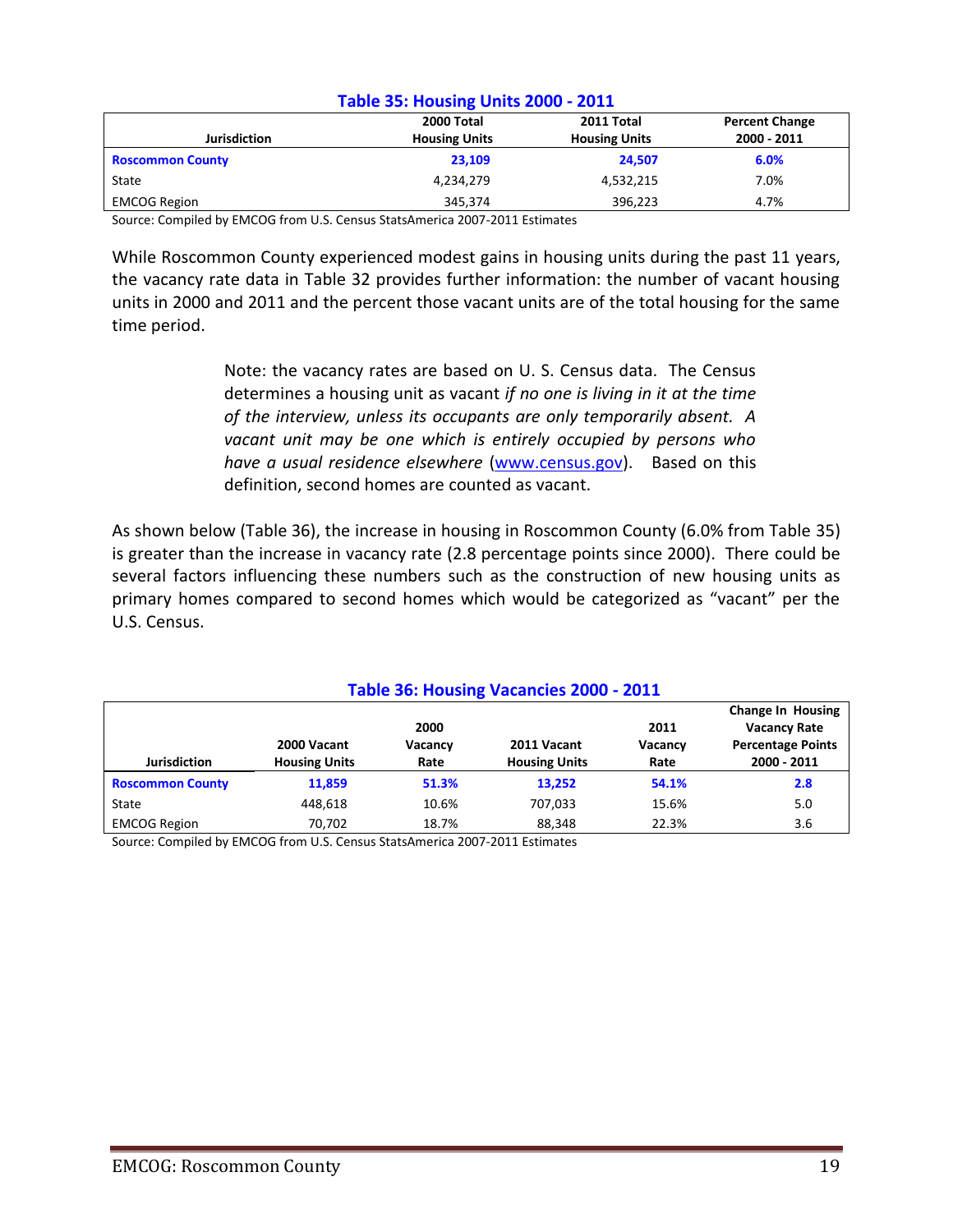#### **SUMMARY OF DATA FOR ROSCOMMON COUNTY**

The following is a list of highlights of findings of the economic data for Roscommon County:

#### **POPULATION TRENDS**

- Roscommon County lost -4.0% of its population since 2000 (Table 2).
- Roscommon County population is forecast to decrease slightly through 2040 at a rate of -0.04% per year (Table 3).
- In spite of the projection of population loss from births and deaths as well as the out-migration of persons age 65 and older, the in-migration of population under the age of 65 will increase by 1,700 by the year 2030 and a total of 4,600 by the year 2040 in Roscommon (Table 3).
- Roscommon County's overall population is forecast to remain near 2010 levels with a 0% increase from 2010-2020 and a decrease of -1.0% from 2020-2040 (Table 4).
- Roscommon County's population has been getting older. The median age has increased from 40.7 in 1980 to 53.3 in 2010 (Table 5).
- The number of households is forecast to decrease from 2010 to 2040 but at a greater rate than the forecast decrease in population indicating a shift to a very slight increase in household size (Table 6).

#### **EMPLOYMENT, JOBS AND SALES**

- The 24-month (2011-2012) average unemployment rate for Roscommon County of 10.8% is higher than the National rate of 8.1% and the EMCOG rate of 8.3%. (Table 7).
- Roscommon County population is estimated to decrease by -1.2% in the daytime due to the net impact of workers commuting to jobs within and outside of the County (Table 8).
- Overall, Roscommon County's Employment/Resident ratio is 0.96, meaning that a very slight amount of workers are "exported" to other counties for jobs (Table 9).
- Resident sector businesses (i.e., either stand alone businesses or businesses headquartered with the County or state) make up 90% of businesses within Roscommon County (Table 10).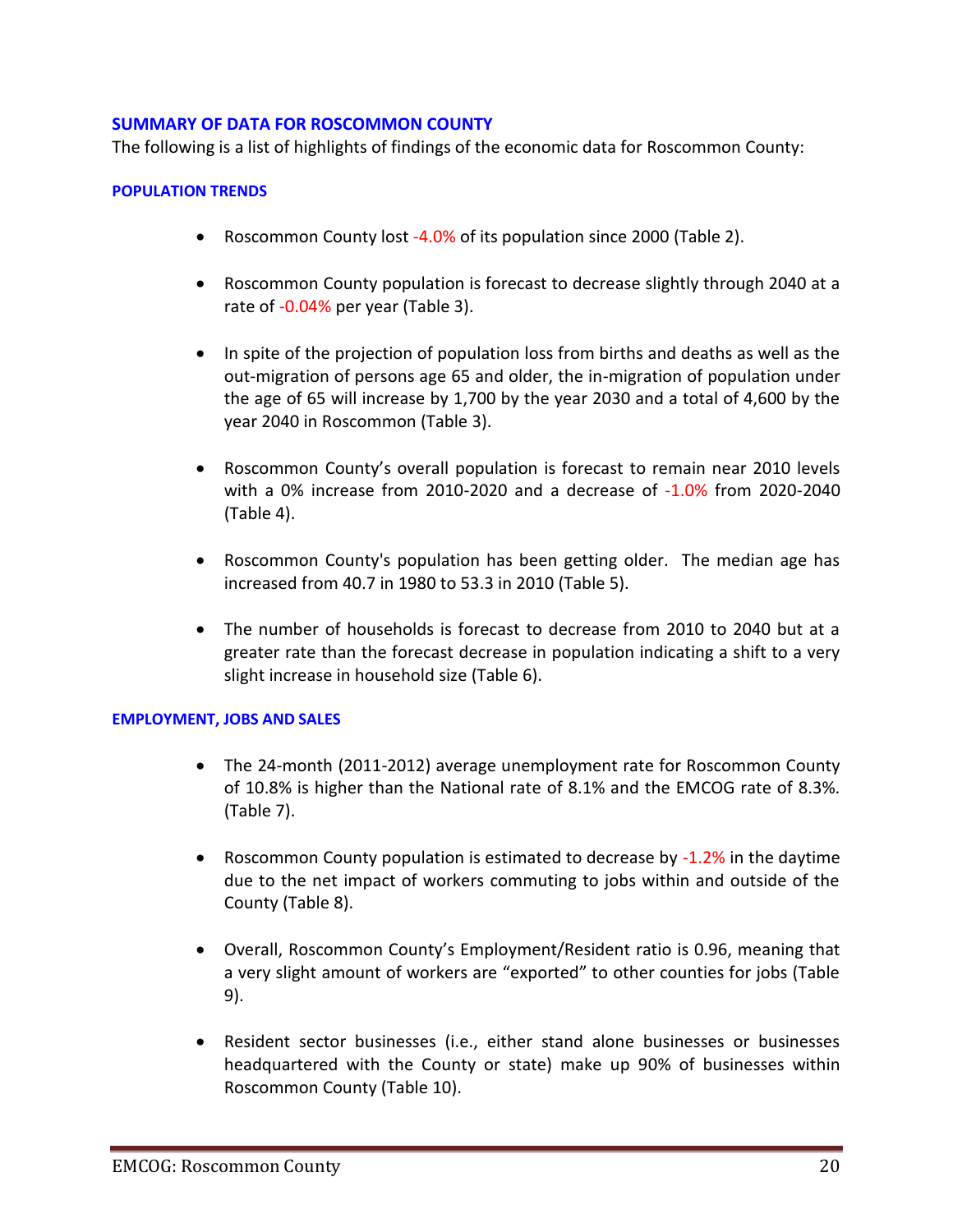- Approximately 94% of the resident sector businesses in Roscommon County are either self-employed (1 employee) or Stage 1 (2-9 employees) (Table 11).
- Stage 2 companies (10-99 employees) make up about 6% of businesses in Roscommon County (Table 11).
- 72% of jobs in Roscommon County come from resident sector businesses; the least amount of jobs (10.5%) come from the non-resident sector (Table 12).
- 81% of resident sector jobs in Roscommon County are from either Stage 1 or Stage 2 businesses (Table 13).
- Resident businesses generate 76% of sales within Roscommon County (Table 14).
- The Self-Employed and Stage 1 businesses (2-9 employees) generate an impressive 52.6% of sales within Roscommon County (Table 15).
- Stage 2 businesses (10-99 employees) generate 41.4% of sales within Roscommon County (Table 11).
- During the four year period 2006 2009 the Self-Employed businesses in Roscommon County experienced a reduction in sales of -2.6% while Stage 1 businesses experienced a larger decrease in sales of -3.9%. (Table 16).
- During the four year period 2006 2009 the Stage 2 businesses in Roscommon County experienced growth in sales of 1.5%. (Table 16).
- Stage 3 businesses which make up less than 1% of businesses and 9.5% of jobs in Roscommon County experienced a -3.3% decrease in sales during the same 4 year period (2006-2009. (Table 16).
- From 2006 to 2009 the following business activity occurred in Roscommon County:
	- For every 1 business that opened, 1.12 businesses closed (Table 17).
	- For every 1 job created from businesses opening, 1.5 jobs were lost due to business closures (Table 20).
	- For every 1 business that expanded, 0.5 businesses downsized (Table 18).
	- For every 1 job created from business expansion, 0.9 jobs were lost due to business downsizing (Table 21).
	- For every 1 business that moved in to the County, 0.7 businesses moved out of the County (Table 19).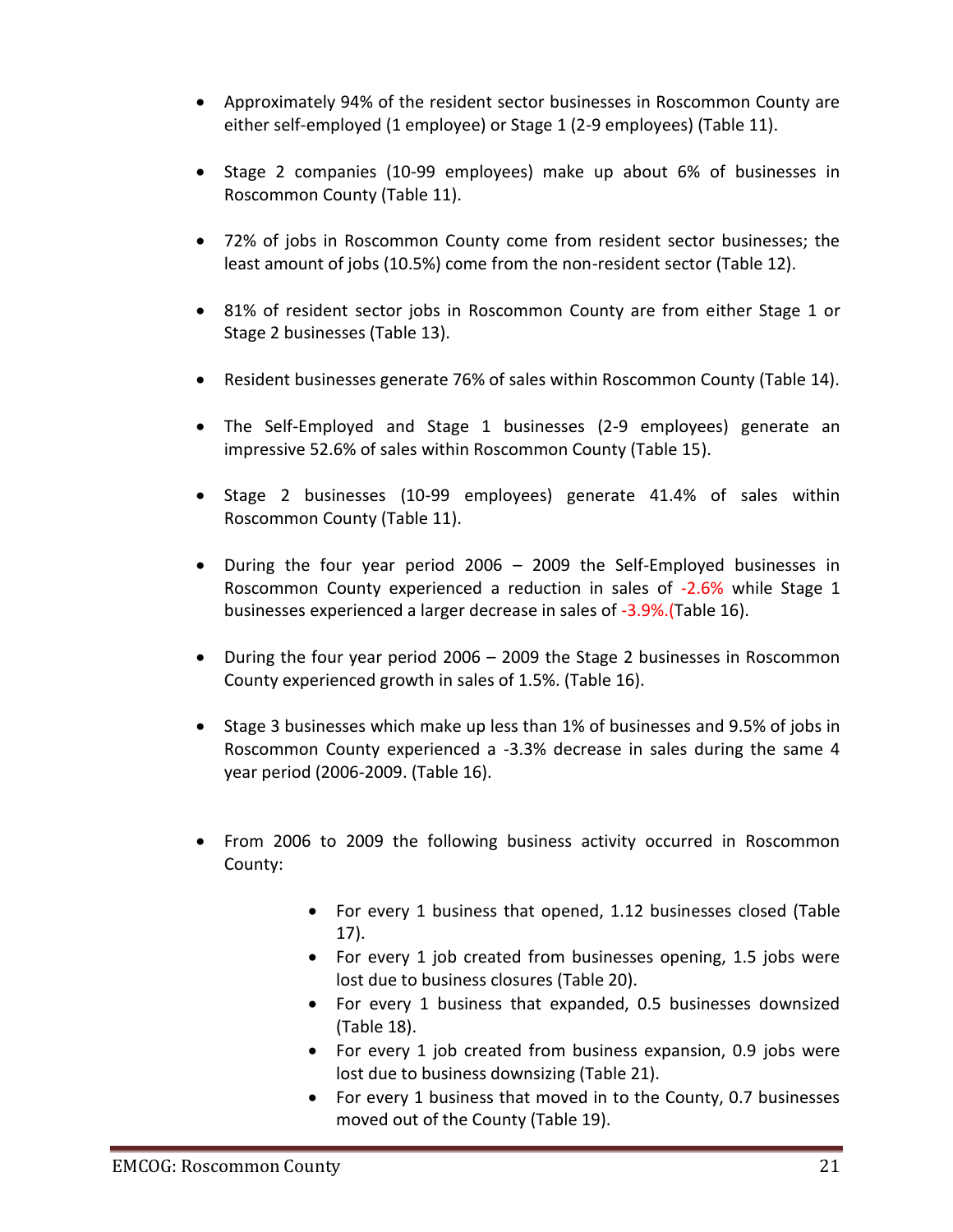- For every 1 job created from businesses moving in to the County, 0.7 jobs were lost due to businesses moving out of the County (Table 22).
- Roscommon County Employment Sector Forecasts: 2010-2040
	- The largest employee occupation sector is "Other" (Table 27).
	- The second largest employee occupation sector is "Services" (Table 28).
	- The largest forecast increase in jobs at 23.1% is in "Manufacturing" (Table 23) followed by "Services" at 21.5% (Table 28), and "Other" at 9.4% (Table 27).
	- The "Other Basic, "Retail" and "Wholesale" sectors are the only sectors in Roscommon County that are forecast to lose jobs by 2040 (Tables 24, 25 and 26).

## **INCOME, POVERTY AND EDUCATION**

- Roscommon County's 24-month 2011 PCPI (per capita personal income) is 72% of the National average. (Table 30).
- 21.2% of Roscommon County's population (2011) is at the poverty level, an increase of 8.8 percentage points since 2000 (Table 31).
- The portion of Roscommon County's population with a high school diploma has been increasing steadily since 2000 (Table 32).
- The portion of Roscommon County's population that has a college degree or higher has been increasing steadily since 2000 (Table 32)

### **TAXABLE VALUES AND TAX RATES AND HOUSING**

- Taxable values in Roscommon County grew from 2000 to 2005 but have grown at a slower rate since 2005 (Table 33).
- Taxable values in Roscommon County grew at a higher rate than the EMCOG Region and significantly higher than the State as a whole (Table 33).
- The overall tax levy rate for Roscommon County has increased by 6.6% since 2005 (Table 34).
- The number of housing units in Roscommon County grew by 6.0% from 2000 to 2011. This growth rate is slightly lower than the growth rate for the State and greater than the growth rate for the EMCOG Region (Table 35).